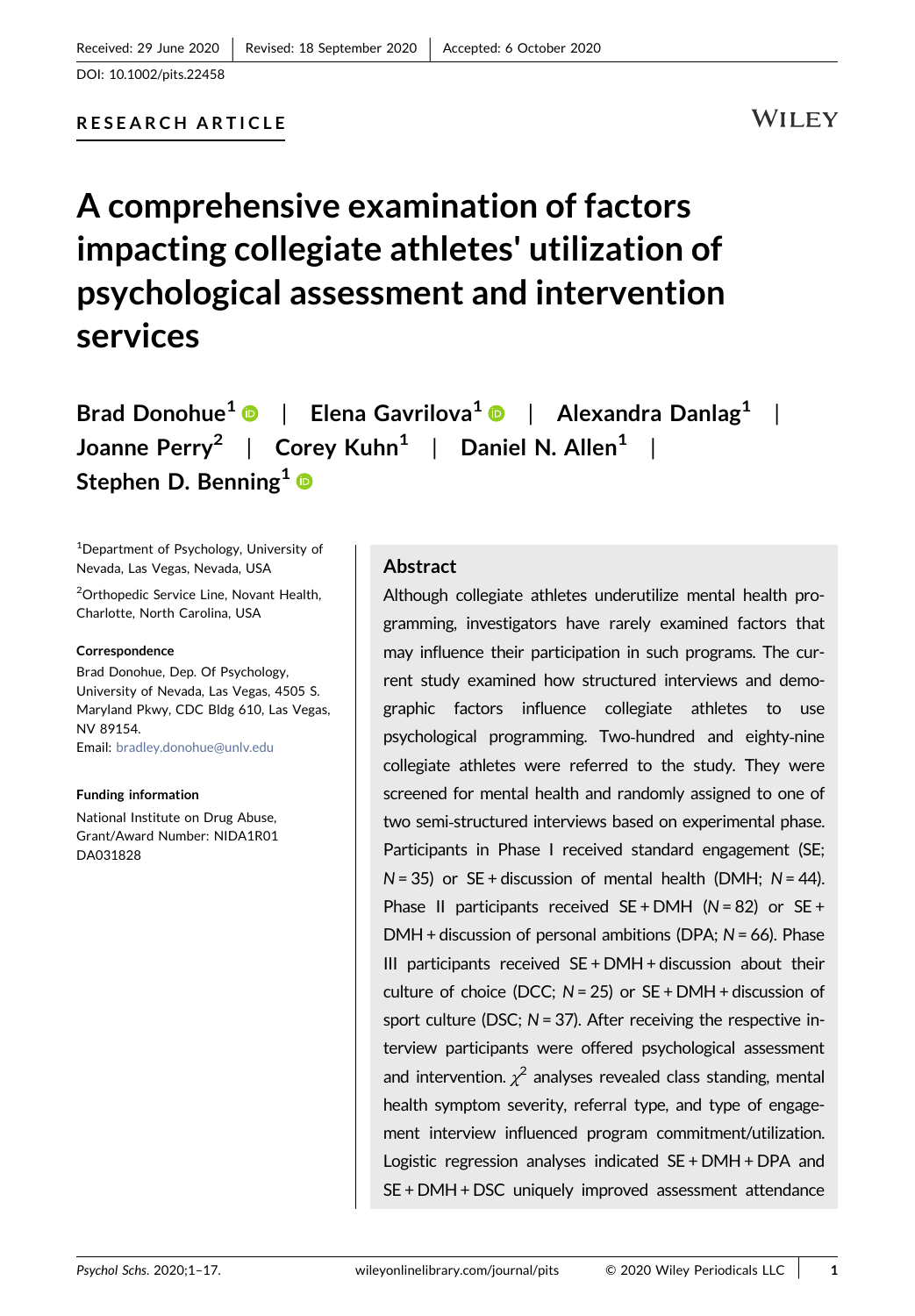whereas referrals from coaches/teammates, participation in sport performance workshops, and senior status uniquely improved assessment and intervention attendance.

KEYWORDS collegiate athlete, counseling, wellness

# 1 | INTRODUCTION

In the United States, approximately 460,000 college students participate annually in the National Collegiate Athletics Association (NCAA), more than two million participate annually in club sports (National Association of Intercollegiate Athletics, [2017](#page-15-0); National Collegiate Athletic Association, [2016;](#page-15-1) Pennington, [2008\)](#page-16-0), and more than eight million compete annually in intramural sports (Dugan et al., [2014;](#page-14-0) National Intramural and Recreational Sports Association, [2015](#page-15-2)). Although rates of sport participation are difficult to compare across nations, the importance of sport participation to physical health is consistently recognized across the globe (see van Bottenburg et al., [2005\)](#page-16-1).

The relationship between sport participation and mental health symptomology in collegiate athletes is not clear (Donohue et al., [2018a](#page-14-1)). However, extant study results usually indicate slightly higher or about the same psychiatric symptom severity for athletes as compared with non-athletes (Gorczynski et al., [2017](#page-14-2); Gulliver et al., [2015;](#page-14-3) Martens et al., [2006](#page-15-3); Reardon & Factor, [2010;](#page-16-2) Rice et al., [2016;](#page-16-3) Sundgot‐Borgen & Torstveit, [2004](#page-16-4)). Psychiatric concerns in collegiate‐ athlete populations have resulted in the prioritization of mental health treatment recommendations and protocols (Moreland et al., [2018](#page-15-4); NCAA Sport Science Institute and the NCAA, [2016](#page-15-5); Neal et al., [2015](#page-15-6)). These trends have engendered controlled empirical development of sport‐specific mental health programs for athletes (Donohue et al., [2018a\)](#page-14-1). However, collegiate athletes, as compared with their nonathlete peers, appear to underutilize programs that are designed to improve psychological functioning (Brown et al., [2014](#page-14-4); Gulliver et al., [2012a](#page-14-5)) and express less positive attitudes towards mental health intervention (Breslin et al., [2017;](#page-14-6) Watson, [2005](#page-16-5)). The 2016 Association for University and College Counseling Centers Directors Annual Survey indicates collegiate athletes are less represented in campus counseling centers than nonathlete peers (Reetz et al., [2016\)](#page-16-6). These findings have piqued interest of researchers across the globe to discover factors that improve collegiate athletes' access to and engagement in mental health services (Neal et al., [2015\)](#page-15-6), which is a focus of the current study.

As compared with female athletes, male athletes appear less accepting of psychological services (Moreland et al., [2018](#page-15-4)) and more likely to perceive mental health help-seeking behavior as a sign of weakness (Gulliver et al., [2012a](#page-14-5)). Male athletes report less interest in pursuing psychological intervention and endorse less favorable views towards psychological intervention in general (Barnard, [2016;](#page-13-0) Maniar et al., [2001](#page-15-7); Martin et al., [1997](#page-15-8); Martin et al., [2001](#page-15-9); Martin, [2005;](#page-15-10) Wrisberg et al., [2009\)](#page-16-7). Female collegiate athletes, relative to male athlete peers, report greater receptivity to help from coaches and teammates, and expect to be more committed to psychological intervention (Martin et al., [2001](#page-15-9)). Collectively, these results suggest female athletes consistently evidence more favorable attitudes towards mental health services than their male counterparts. However, gender comparisons in mental health service utilization from the point of entry to intervention have yet to occur.

The influence of ethnicity/race and culture on mental health service utilization in diverse collegiate athlete samples has yet to be examined in methodologically sound studies (Kontos & Breland‐Noble, [2002\)](#page-15-11). Ethnicity has been found to be unrelated to elite collegiate athletes' willingness to seek mental skills training (Wrisberg et al., [2009](#page-16-7)). However, cultural factors (e.g., nationality) may impact athletes' attitudes towards sport psychology (Anderson et al., [2004](#page-13-1); Martin et al., [1997](#page-15-8)). Indeed, student‐athletes have reported problems due to their ethnic and racial backgrounds (Beamon, [2014\)](#page-13-2), and they believe sport psychology consultants should be familiar with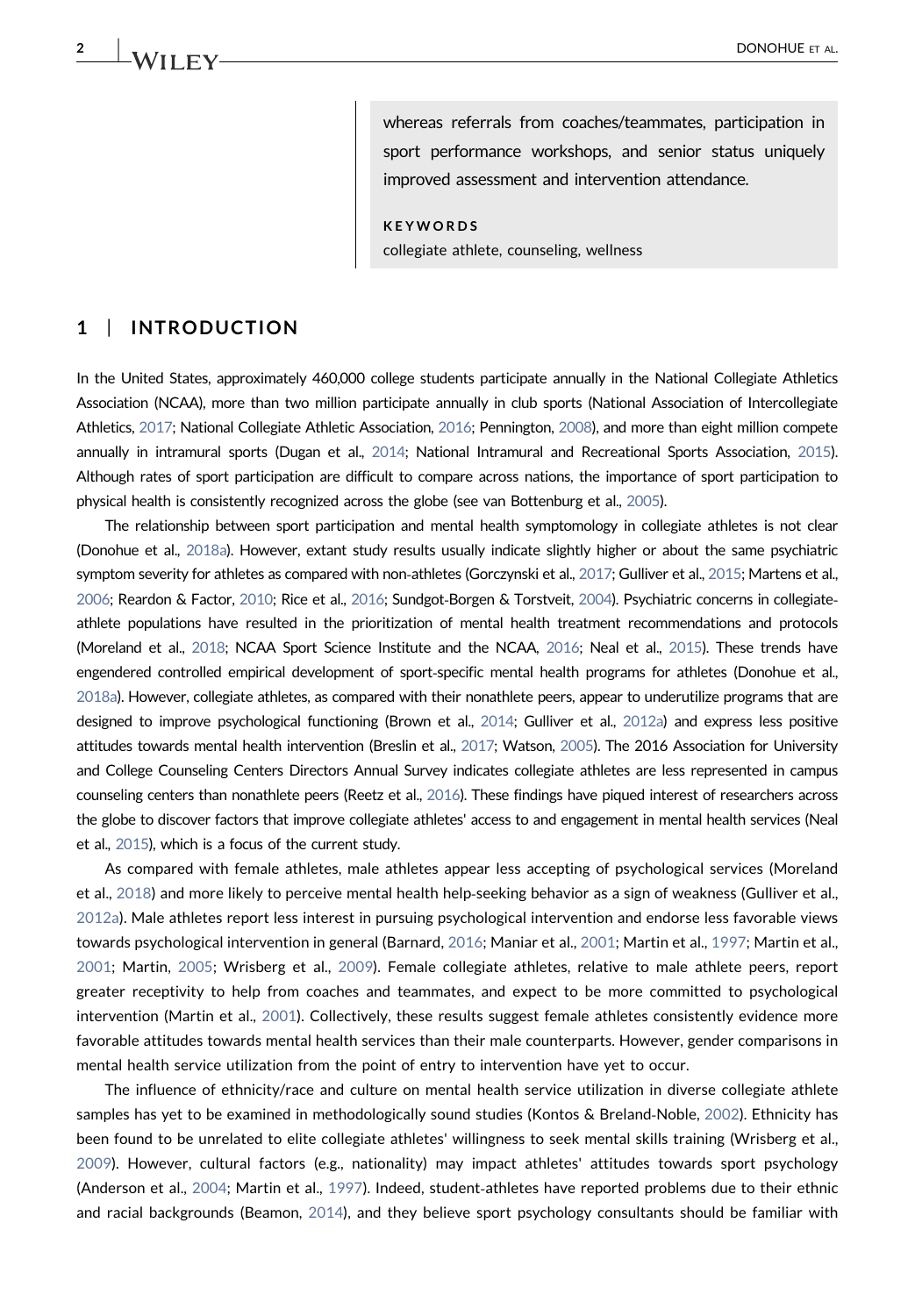sport culture (Lubker et al., [2008](#page-15-12)). Thus, there is a great need to examine how race/ethnicity impact mental health service utilization among racially and ethnically diverse collegiate athletes.

To our knowledge, scientists have yet to examine the influence of age or class standing on college student‐ athletes' mental health help‐seeking behavior. Some studies suggest mental health interventions are attended less often by freshmen and sophomores compared to juniors and seniors in the general collegiate student population (Masuda et al., [2012;](#page-15-13) Mendoza et al., [2015](#page-15-14)) and college students younger than 19 years of age report less use of traditional mental health services as compared to older students (Sontag-Padilla et al., [2016](#page-16-8)). In contrast, students have reported similar rates of mental health service utilization across class standing (Center for Collegiate Mental Health, [2018](#page-14-7)). Therefore, research studies are needed to better understand the influence of age and/or class standing on mental health service utilization in collegiate athletes.

Collegiate athletes in most sports experience greater time demands while participating in their respective sport during the on-season (Etzel et al., [1991](#page-14-8)), potentially making it difficult for them to access and utilize mental health care services. For instance, during the competitive on-season, NCAA student athletes participate in sportrelated activities up to 20 h per week. However, this does not include travel time, voluntary sport‐related activities, training room activities, and study hall requirements. Alternatively, when off season, NCAA student‐athletes participate in only 8 h of sport‐related activities and generally have less travel responsibilities (The National Collegiate Athletic Association, [2009\)](#page-16-9). Time constraints, therefore, may be a major barrier to accessing psychological treatment in student‐athlete populations (Etzel et al., [1991](#page-14-8); Lopez & Levy, [2013](#page-15-15); Watson, [2006\)](#page-16-10). On the other hand, it may be that collegiate athletes experience more pressure or stress during the on‐season, leading them to desire relatively more professional mental health services during this time of the year. Therefore, it is important to examine how being in‐ or off‐season influences mental health service utilization in collegiate athletes.

According to the National Survey of College Counseling Centers (see Gallagher, [2015](#page-14-9)), a majority of collegiate students receiving mental health counseling experience psychological problems that meet diagnostic criteria for a mental health condition. Recent trends in college counseling centers demonstrate greater severity of mental health symptoms and higher rates of mental health counseling utilization in the college population at large (Benton et al., [2003](#page-13-3); Erdur‐Baker et al., [2006;](#page-14-10) Robbins et al., [1985](#page-16-11); Xiao et al., [2017](#page-16-12)). It is unclear whether these trends reflect a true increase in the prevalence of mental health conditions, greater mental health awareness, and/or increases in help-seeking behavior (Hunt & Eisenberg, [2010](#page-15-16)). To our knowledge, no investigators have examined how mental health symptom severity, utilizing validated mental health assessment measures, influences mental health service utilization in collegiate athlete populations.

Collegiate athletes with a history of sport psychology consultation or mental skills training services report more positive attitudes towards sport psychology compared to athletes who have not reported these experiences (Anderson et al., [2004](#page-13-1); Wrisberg et al., [2009\)](#page-16-7). Moreover, when athletes' previous experience with sport psychology consultation is rated highly effective, as compared with low effectiveness, they report being more willing to pursue future mental skills training (Wrisberg et al., [2009\)](#page-16-7). However, investigators have yet to examine how mental health service experiences influence subsequent utilization of mental health services in collegiate athletes (Moreland et al., [2018](#page-15-4)). This is important because there may be inherent differences in how mental health services and sport performance‐oriented programming are experienced.

It is also important to consider mental health service utilization may be influenced by the type of referral to treatment (Gulliver et al., [2012b\)](#page-14-11). For instance, predominately female, Caucasian collegiate athletes have reported increased likelihood of attending counseling when referred by a family member, as opposed to themselves, a teammate, or a coach (Wahto et al., [2016\)](#page-16-13). However, the influence of gender on collegiate athletes' mental health service utilization is undetermined. Coaches play an important role in connecting collegiate athletes to treatment and have been described as "gate‐keepers" for mental health services, as at least some athletes have endorsed that they would seek professional help at the advice of their coach (Biggin et al., [2017](#page-13-4); Mazzer & Rickwood, [2009](#page-15-17)). Therefore, research examining the relationship between referral type (e.g., athletic departments, athletic team, nonathletic environments) and mental health service utilization is needed.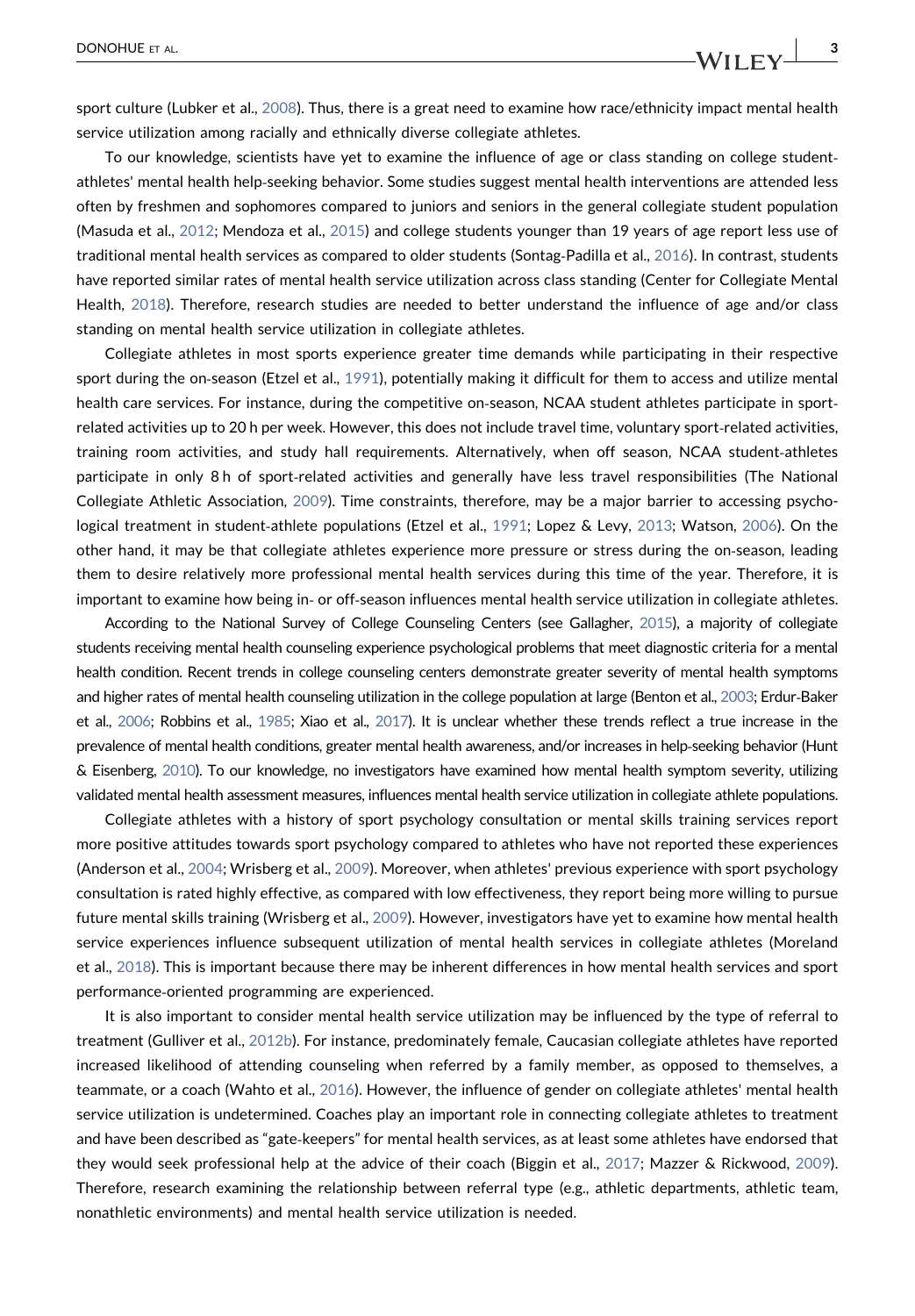Although most collegiate athletes participate at the club or intramural level (Dugan et al., [2014\)](#page-14-0), studies involving mental health service utilization in collegiate athletes have almost exclusively focused on elite athletes (Maniar et al., [2001](#page-15-7); Wrisberg et al., [2009\)](#page-16-7). There is some support to suggest elite athletes may resist mental health counseling (Watson, [2005](#page-16-5)) and are more accepting of counseling intervention to address sport performance than mental health concerns (Gulliver et al., [2012b\)](#page-14-11), while other study results suggest there are no differences in attitudes about sport psychology between world class, international, developmental, or junior athletes (Anderson et al., [2004\)](#page-13-1). Therefore, it is unclear if NCAA, club, and intramural athletes evidence similar mental health utilization rates. This is important because sport participation is growing in both competitive and recreational sport. Therefore, studies examining the mental health service utilization of various athlete types (i.e., NCAA, club, intramural athletes) are needed.

Extant studies have examined mental health service engagement strategies in collegiate athletes. Donohue et al. ([2004](#page-14-12)) conducted a randomized controlled trial examining two interview formats on college athletes' attitudes towards mental health seeking. Participants assigned to discuss the benefits of sport psychology demonstrated improved openness to discuss personal issues with a sport psychology consultant compared with participants who were prompted to discuss their sport. In another controlled trial, Gulliver et al. [\(2012a\)](#page-14-5) assessed the efficacy of three internet‐based mental health interventions on young elite athletes' mental health help-seeking attitudes, intentions, and behavior. Intervention included: (a) mental health literacy and destigmatization psychoeducation, (b) feedback about previously completed depression and anxiety quizzes, or (c) a help-seeking list of resources. No significant between-group intervention effects were found in service utilization, although the intensive intervention reduced stigma associated with mental health relative to the control condition. Donohue et al. [\(2016\)](#page-14-13) compared standard engagement (SE) with SE plus discussion of mental health/substance use in collegiate athletes. Results demonstrated that participants who were randomly assigned to the more involved engagement condition were more likely to consent to participate in goal‐oriented intervention specific to sport and life in general, but no significant intervention effects were found in therapeutic attendance. Collectively, engagement‐oriented interventions appear to increase commitment and positive attitudes towards mental health help seeking in collegiate athletes but have thus far not been found to increase attendance to psychological interventions.

The majority of research examining mental health service utilization in college athletes has focused on attitudes, perceived facilitators and barriers specific to access to care, and preferences towards psychological interventions using questionnaires or focus group methodology (Gulliver et al., [2012b;](#page-14-11) Lopez & Levy, [2013](#page-15-15); Moreland et al., [2018;](#page-15-4) Watson, [2005\)](#page-16-5). However, researchers have cautioned about using self‐reports of willingness and intentions as proxies for actual behavioral treatment attendance (see comprehensive review by Moreland et al., [2018](#page-15-4)). To our knowledge, only three studies involving collegiate athletes have examined psychological help seeking behavior (i.e., attendance) as an identified outcome in controlled research (Donohue et al., [2004](#page-14-12); Donohue et al., [2016](#page-14-13); Gulliver et al., [2012a\)](#page-14-5). Therefore, determining factors that are likely to influence actual mental health service utilization may assist outreach efforts and intervention development.

# 2 | CONTEXT OF CURRENT STUDY

The current study occurred as a secondary aim within an overarching five‐year controlled intervention outcome study that was initially funded in 2012 by the National Institutes on Drug Abuse in the United States. The chief aim of the overarching outcome study was to empirically develop the first sport specific substance abuse intervention program for collegiate athletes capable of addressing comorbid mental health concerns. Immediately before initiating this trial administrators from the Athletics Department and campus counseling center of the host university indicated that athletes were grossly underutilizing mental health assessment and intervention services, and as indicated in the aforementioned review there were no interventions available from the research literature to encourage participation of athletes in mental health intervention. Thus, at the start of the overarching study (results published in Donohue et al., [2018a\)](#page-14-1), there was an established need to formally develop methods of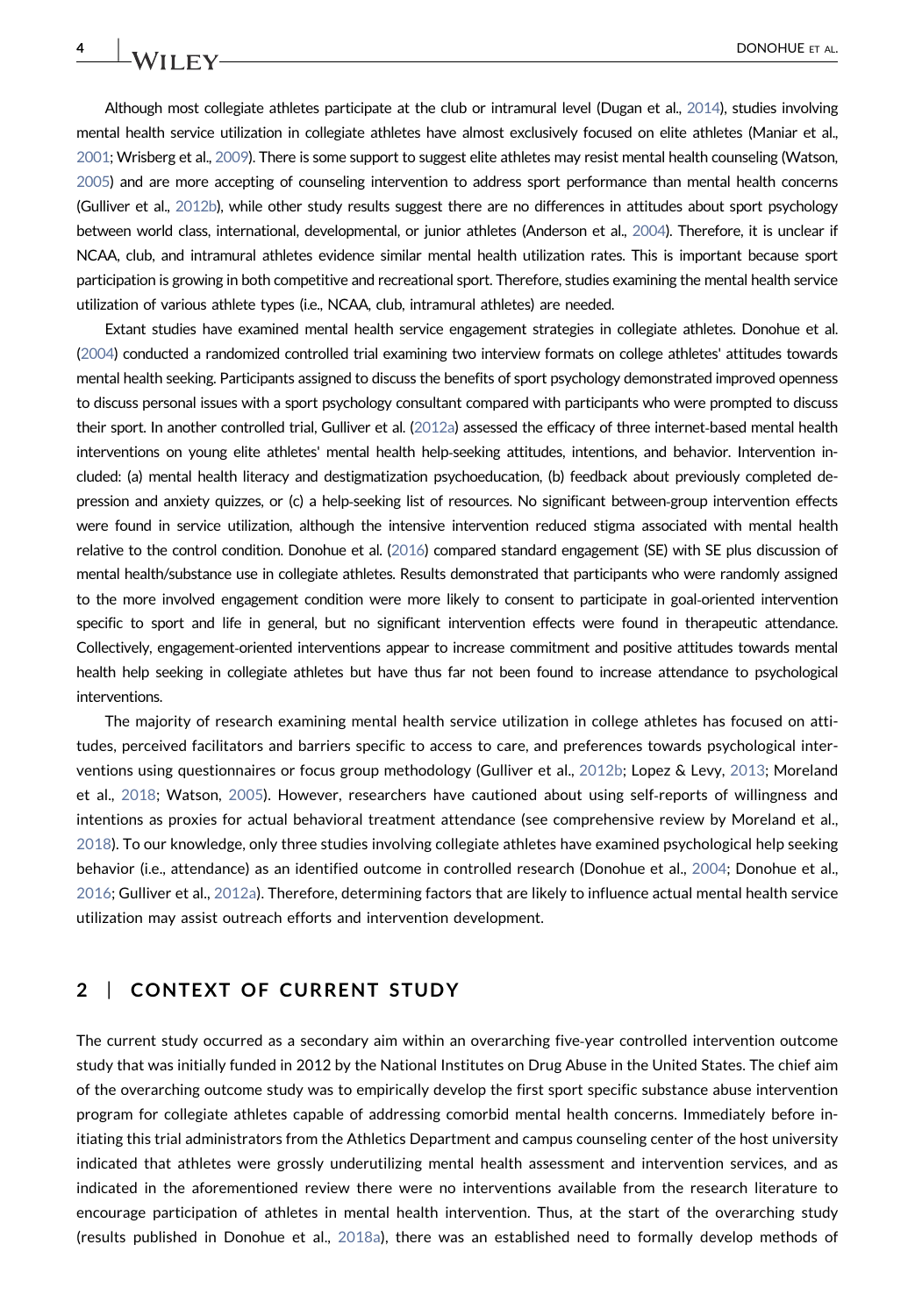referring and engaging collegiate athletes to mental health services while carefully monitoring factors that have been indicated to potentially influence the pursuit of such care. To better assist generalization of study results to campus counseling centers, inclusionary criteria specific to the overarching study were relaxed to permit collegiate athletes to participate regardless of mental health diagnostic severity or type (participants did have to evidence alcohol or drug use at least once during the 4 months before the study); and standardized methods of mental health service engagement were longitudinally developed in a series of three sequentially occurring phases throughout the overarching study. Each phase offered on a random basis one of two engagement interventions that were designed to improve service utilization.

Two‐hundred and eighty‐nine collegiate athletes were self‐ or other‐referred to the overarching outcome study and included in the current study that was chiefly focused on evaluating their commitment and utilization of psychological assessment and intervention services. It was hypothesized that more women than men, Caucasian than ethnic/racial minority, seniors than freshmen, NCAA than club and intramural, off-season than in-season, with a history of mental health/sport psychology experience than without, higher mental health symptom severity than lower, team/coach referrals than other referrals; and receiving enhanced engagement interventions than SE would commit to, and attend, psychological assessment and intervention services.

# 3 | METHODS

# 3.1 | Participants

Participants were 289 collegiate athletes (i.e., NCAA = 131, intramural = 120, club = 38) at a Division I NCAA university in the United States. The mean age of participants was [1](#page-5-0)9.85 years ( $SD = 1.97$ ). As can be seen in Table 1, approximately half of the students were female, 41% were Caucasian, students were most frequently in their first year of college (36%), 45% were NCAA athletes, and 62% of the students reported that they were currently participating in their sport (i.e., in‐season). The majority of students (88%) reported no prior experience with mental health counseling or sport psychology. The most common referrals were self‐initiated to obtain course credit in an entrance level psychology class (56%).

# 3.2 | Procedure

# 3.2.1 | Method of recruitment and flow of participants through study

Collegiate athletes were referred to the current study to determine their interest in participating in one of two psychological interventions aimed at improving their performance in sports and life in general (the optimum performance program in sports [TOPPS] or traditional campus counseling). Referrals occurred through the athletics department (i.e., administrators, office of student conduct, athletic trainers, medical staff; n = 8), coaches/teammates  $(n = 28)$ , after study presentations at campus events and team workshops  $(n = 90)$ , and to earn class credit  $(n = 163)$ . For this study participants were required to be at least 18 years old, involved in organized sport competition while enrolled in the university, and use alcohol or non-prescribed drugs at least once during the past 4 months.

Upon completion of a demographic questionnaire and symptom checklist 90-revised (SCL90-R; Derogatis et al., [1976](#page-14-14)), participants were randomly assigned to one of two engagement interventions that were designed to encourage their participation in TOPPS or traditional campus counseling. The engagement interventions lasted approximately 20 min and were provided on an individual basis (i.e., one interviewer and one participant) by trained undergraduate and graduate school students. The providers used standardized checklists and semi‐structured interviews to assist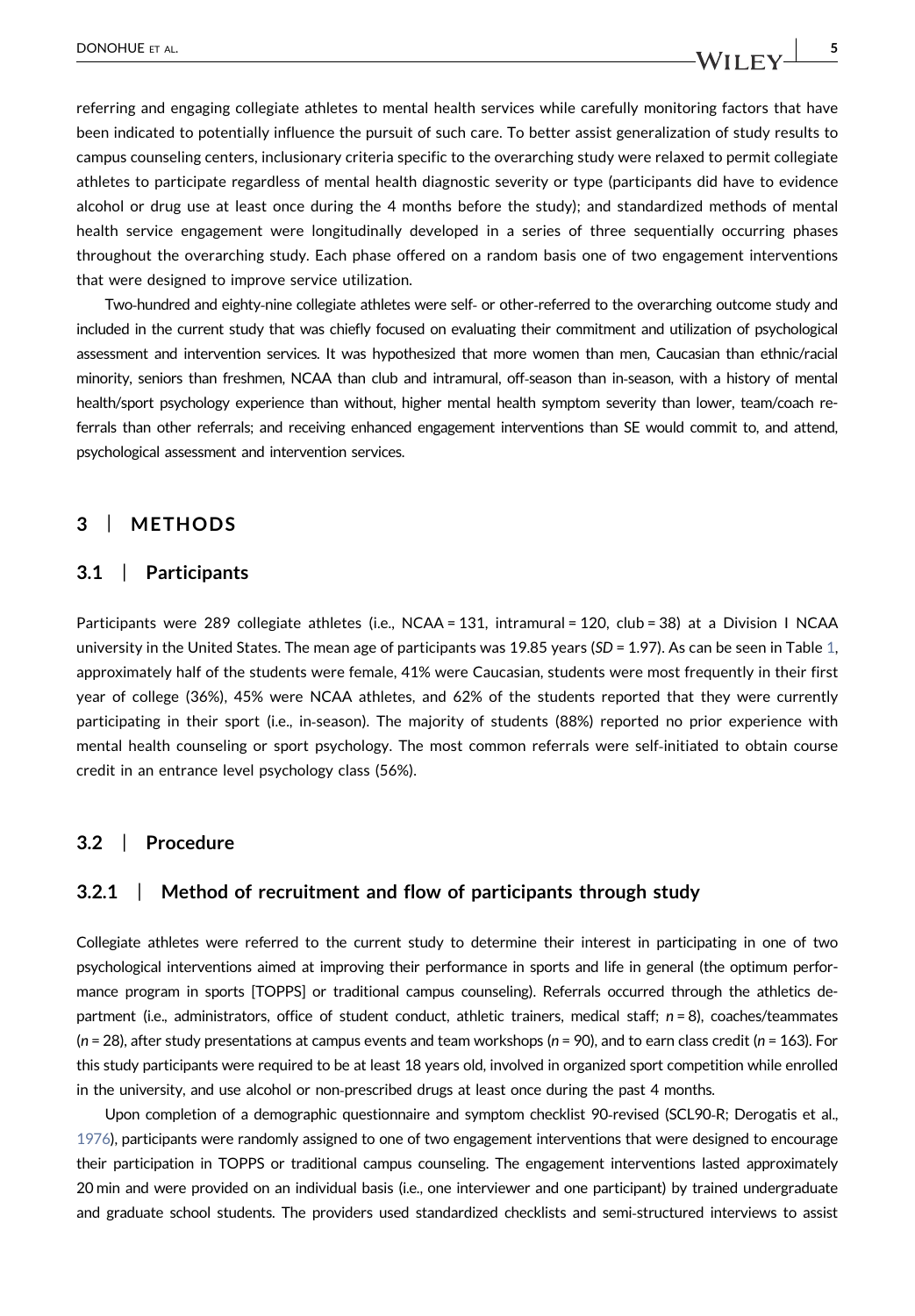|                               | <b>Total</b> |             |              |      | Consented to intervention Attended assessment |                |      |                       |                | <b>Attended intervention</b> |                     |
|-------------------------------|--------------|-------------|--------------|------|-----------------------------------------------|----------------|------|-----------------------|----------------|------------------------------|---------------------|
|                               | $(N = 289)$  |             | $(N = 87)$   |      |                                               | $(N = 65)$     |      |                       | $(N = 48)$     |                              |                     |
| <b>Variables</b>              | N            | %           | ${\sf N}$    | %    | $\chi^2$                                      | N              | %    | $\chi^2$              | N              | %                            | $\chi^2$            |
| Gender                        |              |             |              |      | 0.00                                          |                |      | 0.28                  |                |                              | 1.95                |
| Male                          | 145          | 50.2        | 44           | 30.3 |                                               | 35             | 24.1 |                       | 29             | 20.0                         |                     |
| Female                        |              | 144 49.8 43 |              | 29.9 |                                               | 30             | 20.8 |                       | 19             | 13.2                         |                     |
| Ethnicity                     |              |             |              |      | 7.51                                          |                |      | 6.79                  |                |                              | 6.06                |
| White/Caucasian               | 117          | 40.5        | 40           | 34.2 |                                               | 24             | 20.5 |                       | 19             | 16.2                         |                     |
| Black/African<br>American     | 44           | 15.2        | 9            | 20.4 |                                               | 8              | 18.2 |                       | 5              | 11.4                         |                     |
| Asian/Asian<br>American       | 24           | 8.3         | 6            | 25.0 |                                               | 6              | 25.0 |                       | 5              | 20.1                         |                     |
| Hispanic/Latino               | 34           | 11.8        | 14           | 41.2 |                                               | 13             | 38.2 |                       | 10             | 29.4                         |                     |
| Pacific Islander              | 11           | 3.8         | $\mathbf{1}$ | 9.1  |                                               | $\mathbf{1}$   | 9.1  |                       | $\mathbf{1}$   | 9.1                          |                     |
| Other                         | 59           | 20.4        | 17           | 28.8 |                                               | 13             | 22.0 |                       | 8              | 13.5                         |                     |
| Class standing                |              |             |              |      | 7.34                                          |                |      | $10.59$ <sup>**</sup> |                |                              | $9.91$ <sup>*</sup> |
| Freshman                      | 105          | 36.3        | 22           | 21.0 |                                               | 13             | 12.4 |                       | 11             | 10.5                         |                     |
| Sophomore                     | 87           | 30.1        | 28           | 32.2 |                                               | 22             | 25.3 |                       | 12             | 13.8                         |                     |
| Junior                        | 60           | 20.8        | 23           | 38.3 |                                               | 18             | 30.0 |                       | 14             | 23.3                         |                     |
| Senior                        | 37           | 12.8        | 14           | 37.8 |                                               | 12             | 32.4 |                       | 11             | 29.7                         |                     |
| Type of athlete               |              |             |              |      | 1.71                                          |                |      | 2.18                  |                |                              | 1.32                |
| <b>NCAA</b>                   | 132          | 45.7        | 44           | 33.3 |                                               | 32             | 24.2 |                       | 24             | 18.2                         |                     |
| Club                          | 34           | 11.8        | 11           | 32.4 |                                               | 10             | 29.4 |                       | 7              | 20.6                         |                     |
| Intramural                    | 123          | 42.6        | 32           | 26.0 |                                               | 23             | 18.7 |                       | 17             | 13.8                         |                     |
| Season                        |              |             |              |      | 1.49                                          |                |      | 0.88                  |                |                              | 0.33                |
| In season                     | 178          | 62.0        | 59           | 33.1 |                                               | 44             | 24.7 |                       | 32             | 18.0                         |                     |
| Out of season                 | 109          | 38.0 28     |              | 25.6 |                                               | 21             | 19.3 |                       | 16             | 14.7                         |                     |
| Mental health <sup>a</sup>    |              |             |              |      | 4.58                                          |                |      | 7.58                  |                |                              | 4.84                |
| Healthy                       | 146          | 50.5        | 42           | 28.8 |                                               | 31             | 21.2 |                       | 22             | 15.1                         |                     |
| Subclinical                   | 105          | 36.3        | 28           | 26.7 |                                               | 19             | 18.1 |                       | 15             | 14.3                         |                     |
| Clinical                      | 38           | 13.1        | 17           | 44.7 |                                               | 15             | 39.5 |                       | 11             | 28.9                         |                     |
| History of counseling         |              |             |              |      | 0.14                                          |                |      | 0.00                  |                |                              | 0.00                |
| Yes                           | 35           | 12.1 12     |              | 34.3 |                                               | 8              | 22.8 |                       | 6              | 17.1                         |                     |
| No                            |              | 254 87.9 75 |              | 29.5 |                                               | 57             | 22.4 |                       | 42             | 16.5                         |                     |
| Referral type                 |              |             |              |      | 16.50                                         |                |      | 20.63                 |                |                              | 17.18               |
| Athletic department 8         |              | 2.8         | $\sqrt{2}$   | 25.0 |                                               | $\overline{2}$ | 25.0 |                       | $\overline{2}$ | 25.0                         |                     |
| Performance<br>workshop       | 90           | 31.1        | 35           | 38.9 |                                               | 28             | 31.1 |                       | 21             | 23.3                         |                     |
| Coach/teammate                | 28           | 9.7         | 15           | 53.6 |                                               | 13             | 46.4 |                       | 10             | 35.7                         |                     |
| Class credit/<br>subject pool |              | 163 56.4 35 |              | 21.5 |                                               | 22             | 13.4 |                       | 15             | 9.2                          |                     |
| Engagement strategy           |              |             |              |      | 13.73"                                        |                |      | 15.36**               |                |                              | 10.16               |
| SE                            | 35           | 12.1 2      |              | 5.7  |                                               | $\overline{c}$ | 5.7  |                       | $\overline{2}$ | 5.7                          |                     |
| $SE + DMH$                    |              | 126 43.6 37 |              | 29.4 |                                               | 22             | 17.4 |                       | 16             | 12.7                         |                     |

<span id="page-5-0"></span>TABLE 1 Demographic and engagement intervention variables for athletes who (1) committed to participate in psychological programming, (2) attended psychological assessment, and (3) attended psychological intervention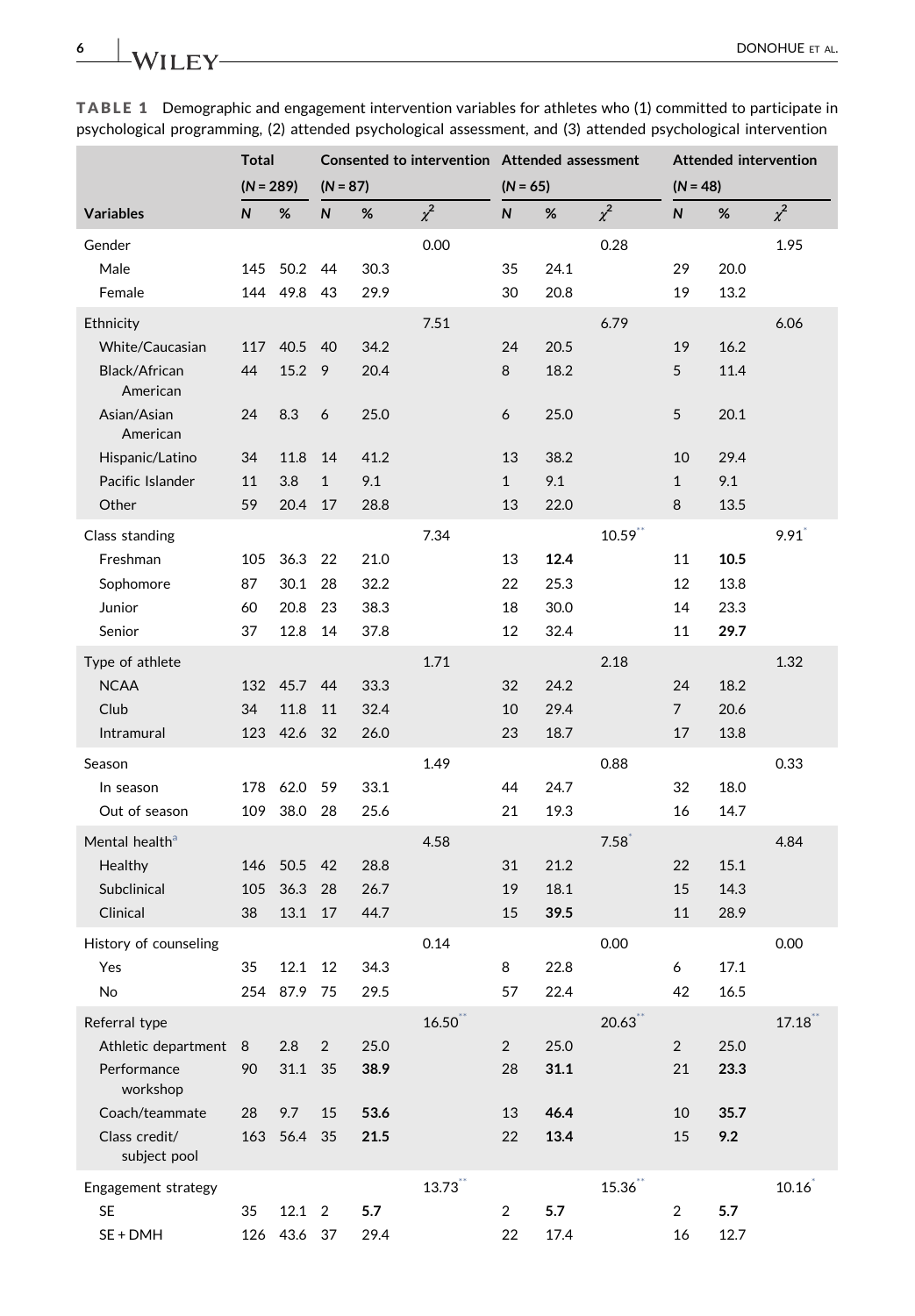#### TABLE 1 (Continued)

|                  | Total       |            | Consented to intervention Attended assessment<br>$(N = 87)$ |       |            |    |      | Attended intervention |    |      |               |
|------------------|-------------|------------|-------------------------------------------------------------|-------|------------|----|------|-----------------------|----|------|---------------|
|                  | $(N = 289)$ |            |                                                             |       | $(N = 65)$ |    |      | $(N = 48)$            |    |      |               |
| <b>Variables</b> | N.          | %          | $\mathsf{N}$                                                | %     |            | N  | %    |                       | N  | %    | $\mathcal{V}$ |
| $SE + DMH + DPA$ |             | 66 22.8 26 |                                                             | -39.4 |            | 22 | 33.3 |                       | 18 | 27.3 |               |
| $SE + DMH + DCC$ | 25 8.7      |            | - 8                                                         | 32.0  |            | 6  | 24.0 |                       | 5  | 20.0 |               |
| $SF + DMH + DSC$ | 37          | 12 R       | 14                                                          | 37.8  |            | 13 | 35.1 |                       |    | 18.9 |               |

Note: Bold = cells with adjusted standardized residual  $p < 0.05$  corrected for false discovery rate.

Abbreviations: DCC, discussion of cultural choice; DMH, discussion of mental health; DPA, discussion of personal ambitions; DSC, discussion of sport culture; SCL‐R‐90, symptom checklist 90‐revised; SE, standard engagement. aBased on SCL-R-90 global score (0-59 healthy, 60-69 subclinical, 70 and above clinical).

<span id="page-6-2"></span><span id="page-6-1"></span>\*p < 0.05 (uncorrected).

<span id="page-6-0"></span> $* p$  < 0.05 (corrected for false discovery rate).

protocol adherence. The engagement interventions offered changed over time and were available based on three sequential phases that occurred across several years to foster recruitment into an intervention trial.

Phase I: The first participants in the study were randomly assigned via a coin flip to SE ( $n = 35$ ) or SE plus discussion of mental health/substance use (SE + DMH; n = 44). It was hypothesized that SE and DMH would lead to better commitment and attendance to psychological assessment and intervention. SE was initiated with pleasant greetings and attempts to make participants feel welcome, including conversation about sports. Interviews underscored the intervention outcome study for which they had an opportunity to participate (Donohue et al., [2018a\)](#page-14-1), including its purpose, method of assessment, descriptions of TOPPS and traditional campus counseling, benefits and risks for participation, and opportunities to have questions answered. SE and DMH involved implementation of all components of the aforementioned SE, as well as a review of substance use rates in collegiate athletes, attempts to solicit negative consequences from participants in regard to their substance use, discussion about famous athletes who had reportedly benefitted from psychological intervention, and reviewing a list of negative consequences that sometimes result from substance use. The participants' responses to the SCL90-R were also reviewed, including the provision of empathy for concerns and encouragement that symptoms could be improved with psychological intervention.

Phase II: The second group of participants randomly received SE and DMH ( $n = 82$ ) or SE and DMH and discussion of personal ambitions (SE + DMH + PA;  $n = 66$ ). It was hypothesized that participants who were randomly assigned via coin flip to SE and DMH and PA would evidence significantly greater commitment and attendance to psychological services than participants who were assigned to SE and DMH only. The SE and DMH and DPA condition involved SE and DMH with the addition of discussion about the participants' DPA using a modified version of the semi‐structured interview for ethnic consideration in therapy scale format (SSIECTS; Donohue et al., [2006\)](#page-14-15). The ethnic consideration in therapy scale (ECTS) is a psychometrically validated scale that includes six items (7-point Likert-type response set; 7 = extremely agree, 4 = unsure, 1 = extremely disagree). Four items assess the extent to which individuals perceive their ethnic culture is important to them (Ethnic Cultural Importance subscale; my ethnic culture is a big part of my everyday life, my ethnic culture is of great importance to me, there are many things I like about my ethnic culture, my ethnic culture should be addressed in therapy). Two items assess problems that are perceived to be due to one's ethnic culture (Ethnic Cultural Problems subscale; others have said things to me about my ethnic culture that have been offensive to me, I have experienced problems due to my ethnic culture). A validated semi‐structured interview is used to review participant responses with the participant, including positive discussion for agreement responses with ethnic cultural importance items and disagreement with ethnic cultural problem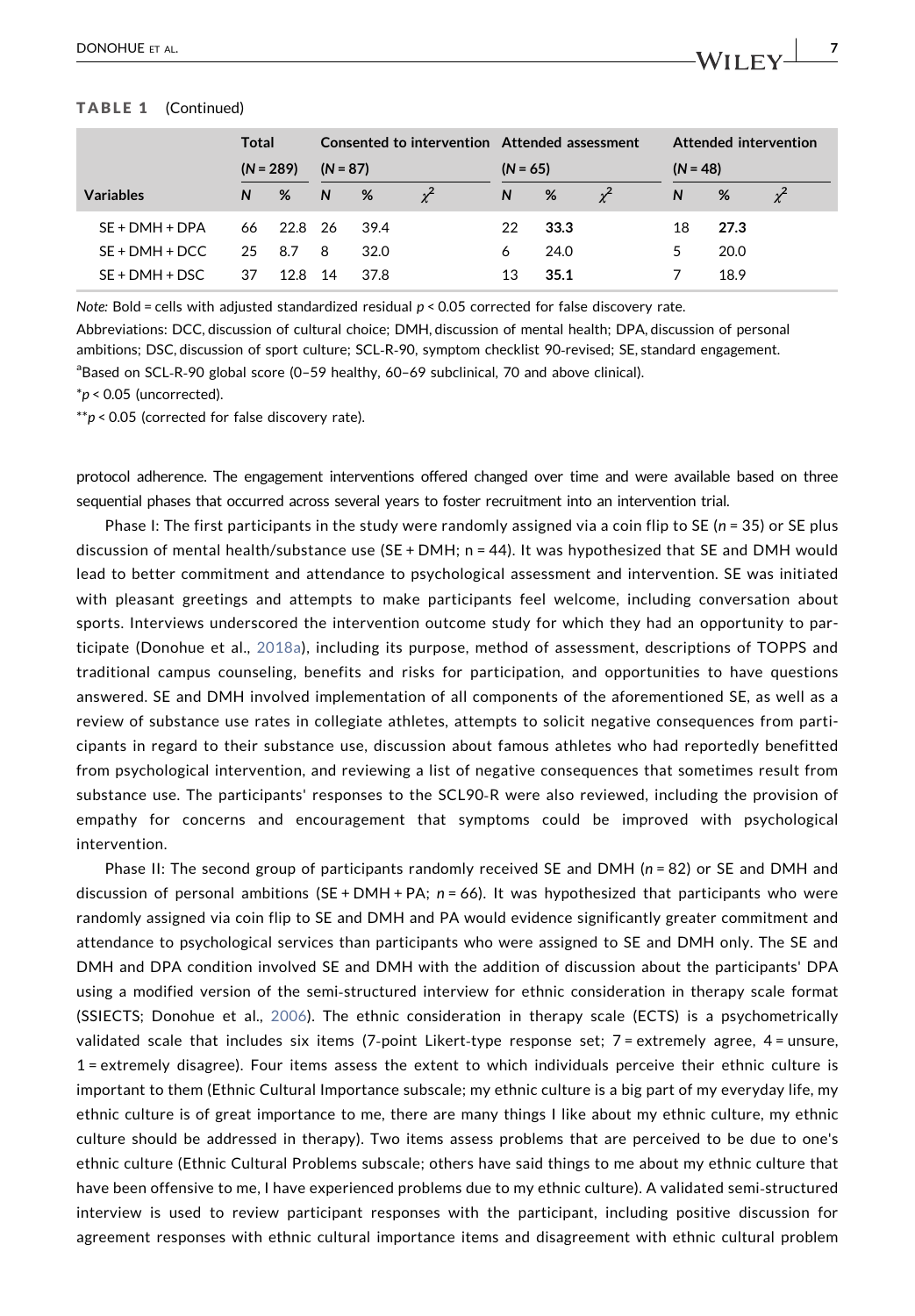items and empathy for agreement responses with ethnic cultural problem items. In the SE and DMH and DPA condition the ECTS was modified to replace "ethnic" with "personal ambitions."

Phase III: The third group of participants were randomly assigned via coin flip to SE and DMH and discussion of sport culture (DSC;  $SE + DMH + DSC$ ;  $n = 37$ ) or SE and DMH and discussion of the culture of their choice from a menu of options (SE + DMH + DCC;  $n = 25$ ). It was hypothesized that participants who were randomly assigned to SE and DMH and DCC would commit to, and attend, more psychological services than participants who were randomized to SE and DMH and DSC. The SE and DMH and discussion about participants' DSC (SE + DMH + DSC) included SE and DMH and a review of the participants' sport culture using a modified version of the SSIECTS (Donohue et al., [2006](#page-14-15)); the ECTS was modified to discuss "sport culture." The SE and DMH and the participants' choice culture from a menu of options (SE + DMH + DCC) included SE and DMH and a review of the participants' culture that was ranked as being most important by the participant from a menu of options (i.e., ethnic, sport, religious, sexual orientation, gender) using the SSIECTS format (Donohue et al., [2006\)](#page-14-15); the ECTS was modified to discuss the "culture of choice."

Descriptions of the available psychological interventions (i.e., TOPPS, traditional campus counseling) were approved by the respective Directors of these programs. The study was approved by the local institutional review board and a federal certificate of confidentiality from the National Institutes of Health was obtained before initiating the study to refute potential mandates in judicial proceedings. No adverse events were determined to be due to the study.

# 4 | MEASURES

## 4.1 | Demographics questionnaire

This measure included an assessment of participant demographics, including gender, ethnicity/race, class standing, type of athlete, in‐ or off‐season, mental health level (see SCL90‐R below), history of counseling and referral type (see Table [1](#page-5-0) for description of these factors).

# 4.2 | Symptom checklist 90-revised

The SCL90‐R was used as an index of overall mental health. The SCL90‐R includes 90 items (e.g., "Feeling afraid in open spaces or on the streets") that assess the extent to which participants are bothered by mental health symptoms using a five-point Likert-rating scale (0 = not at all, 4 = extremely). Item responses were summed to obtain the GSI (higher scores indicate greater mental health severity). Reliability and validity of the GSI is well established in community samples (Derogatis, [1994;](#page-14-16) Horowitz et al., [1988](#page-15-18)) and collegiate athletes (Donohue et al., [2019\)](#page-14-17). The SCL90-R may be used to assess healthy, subclinical, and clinical levels of mental health (Derogatis et al., [1976\)](#page-14-14).

# 4.3 | Verbal commitment to psychological assessment and intervention

Immediately after participants received their respective engagement intervention, they were queried to report their interest (yes, no) in completing psychological assessment and up to 12 scheduled one‐hour sessions of TOPPS or traditional campus counseling at random.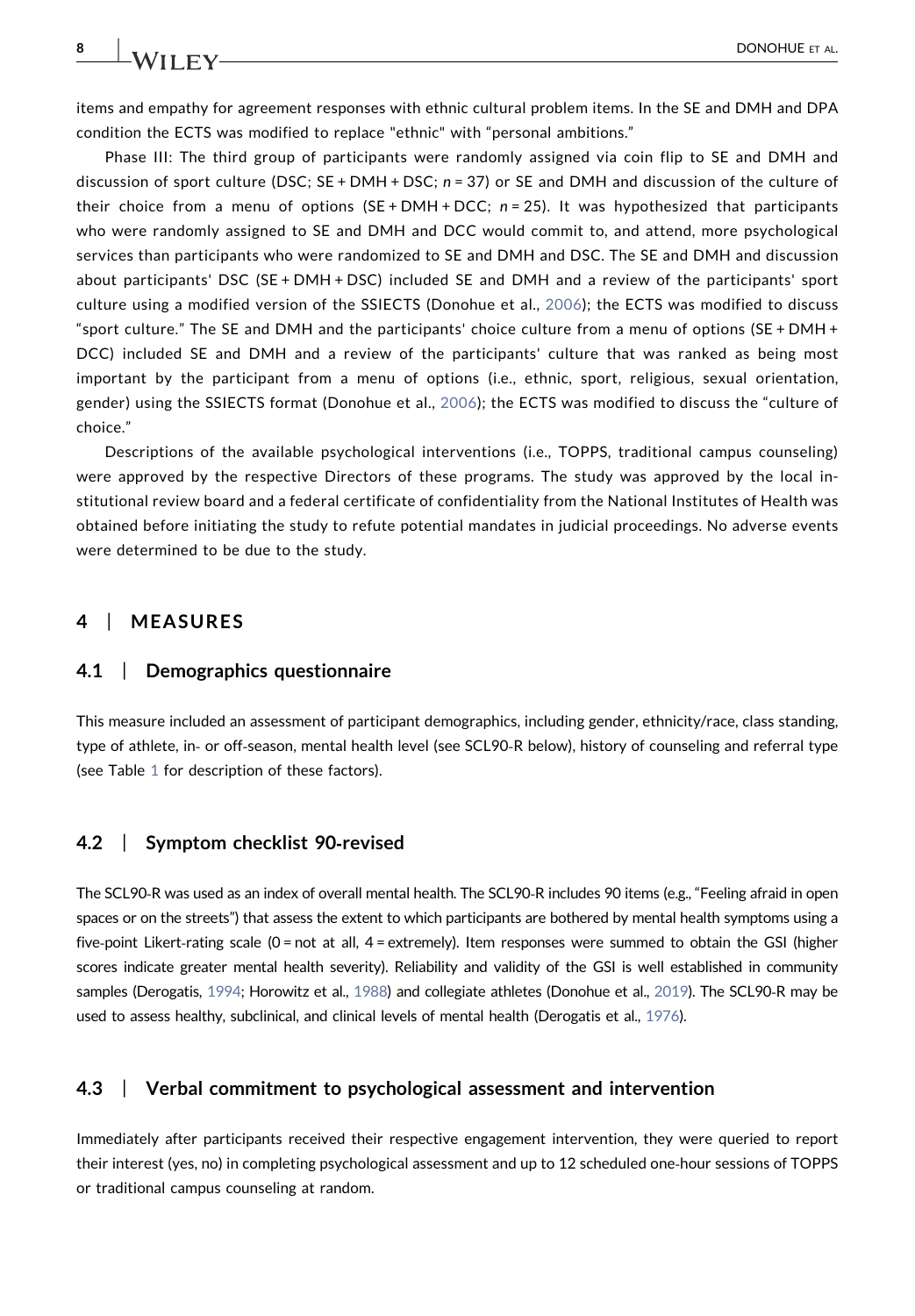# 4.4 | Attendance to psychological assessment

The psychological assessment battery (approximately 2 h) was scheduled approximately one week after a verbal commitment was provided to attend this session. Participants either attended or did not attend this assessment session.

## 4.5 | Attendance to psychological intervention

The first psychological intervention session was scheduled approximately one week after the psychological assessment session. Participants either attended or did not attend this intervention session.

# 5 | DATA ANALYSIS

Chi squared analyses were performed to determine which study variables were associated with (a) commitment to participate in psychological assessment and intervention, (b) attendance to psychological assessment session, and (c) attendance to psychological intervention session. To avoid distorting relationships among variables through selection bias (or conditioning on a collider; Rohrer, [2018\)](#page-16-14), the entire sample was used in each analysis (subjects were pooled across experimental phases). Statistically significant results were decomposed by examining standardized residuals for each group. A sensitivity analysis conducted after the current study revealed that a sample of this size had 80% power to detect a small-to-medium effect size in  $\chi^2$ analyses involving six groups (specifically, a W of 0.21, which can be interpreted similarly to a Pearson's correlation; the corresponding W for two‐group analyses was 0.17). Sensitivity analyses were not conducted for adjusted standardized residual comparisons because we had no a priori expected distributions of the cell counts in each analysis.

To examine which of the variables were uniquely predictive of commitment and service utilization, we entered variables statistically significantly associated with commitment or utilization into logistic regression analyses. For each regression, an area under the curve (AUC) was calculated, which represents the probability that a randomly selected participant who continued clinical engagement had a higher predicted score than a randomly selected participant who did not. An AUC whose 95% confidence interval does not include 0.50 signifies that the regression classified cases better than chance alone would predict. A natural log odds coefficient significantly greater than zero indicated a variable predicted greater commitment or attendance, whereas a log odds coefficient significantly less than zero indicated that variable was associated with reduced commitment or utilization. We reference coded nominal predictors and analyzed ordinal predictors without transformation. We used a critical  $\alpha$  level of 0.05 for all comparisons. We applied the Benjamini and Hochberg  $(1995)$  $(1995)$  $(1995)$  correction to p values across all independent variables within each of the three dependent variables to control false discovery rate.

# 6 | RESULTS

As indicated in Table [1](#page-5-0), of the 289 participants interviewed, 87 committed to be scheduled for assessment and intervention, 65 attended the psychological assessment session, and 48 attended at least one psychological intervention session.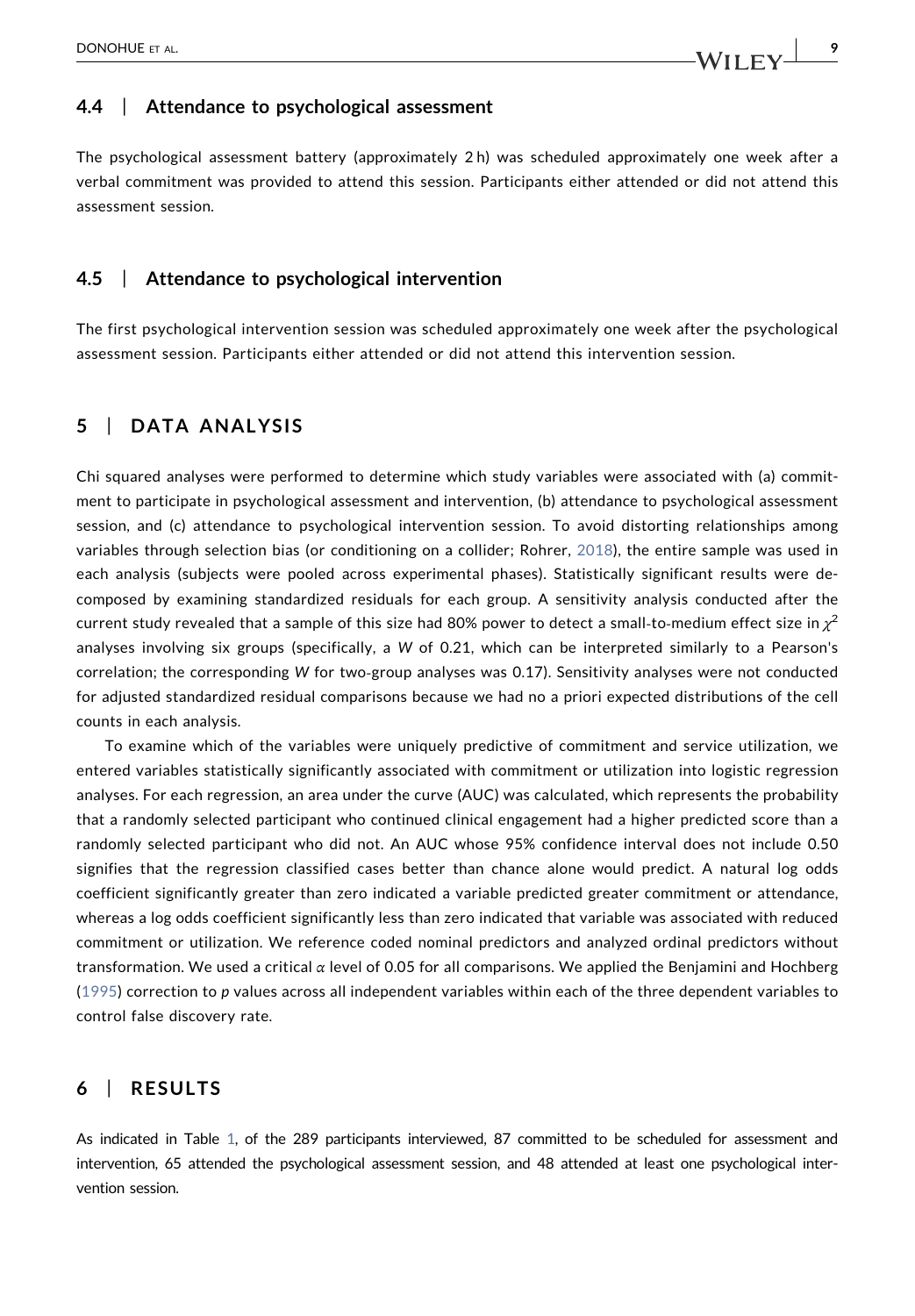

# 6.1 | Chi squared analyses

Table [1](#page-5-0) shows the  $\chi^2$  results describing how participant characteristics and engagement interventions were associated with commitment to psychological assessment and intervention, assessment attendance, and psychological intervention attendance.

#### 6.1.1 | Gender, race or ethnicity, athlete type, and in‐ or off‐sport season

There were no significant differences between men and women, among racial/ethnic groups, among types of athlete, or whether the athlete was in‐ or off‐season on commitment or attendance at assessment or at least one intervention session (all  $ps > 0.15$ ).

# 6.1.2 | Mental health history and symptom severity

History of receiving mental health services was not associated with commitment or assessment or intervention attendance (ps > 0.5). Current psychiatric symptom levels were associated with assessment attendance (all other ps > 0.08). Adjusted residual analyses revealed that those with clinically significant levels of psychopathology were more likely to attend assessment than non‐symptomatic groups.

# 6.1.3 | Class standing

Class standing was associated with utilizing assessment services after correcting for the false discovery rate; it was also associated with utilizing at least one intervention session without that correction. Adjusted residual analyses revealed that freshmen were less likely to attend either assessment or intervention sessions, and seniors were more likely to attend at least one intervention session.

# 6.1.4 | Referral source

Referral source was associated with commitment, assessment attendance, and intervention attendance. Adjusted residual analyses revealed that those referred from Performance Workshop Presentations and coaches/teammates were more likely to commit and utilize services, whereas those referred to obtain course credit for study participation were less likely to do so.

# 6.1.5 | Engagement condition

Engagement intervention type was associated with commitment and assessment utilization after controlling for the false discovery rate; it was also associated with intervention utilization without that control. Adjusted residual analyses revealed that the SE + DMH + DPA strategy was associated with greater assessment and intervention utilization, and the SE + DMH + DSC strategy was associated with greater assessment utilization. Conversely, the standard engagement strategy was associated with lower commitment and assessment utilization.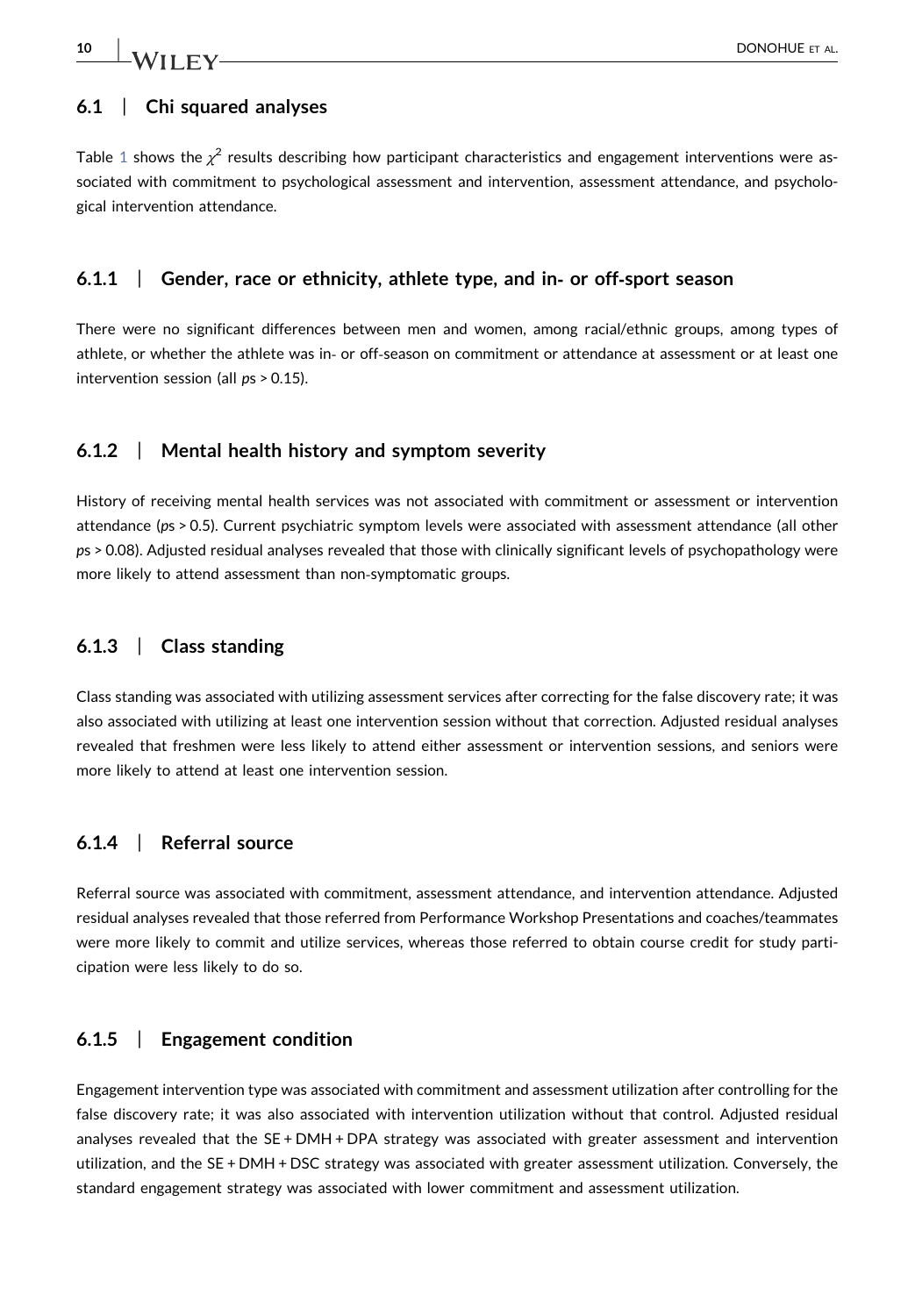| Variable                             | Commitment          | <b>Assessment</b>       | Intervention        |
|--------------------------------------|---------------------|-------------------------|---------------------|
| School year                          |                     | $0.31(0.15)^{^{\circ}}$ | 0.36(0.16)          |
| Mental health symptom severity group |                     | 0.58(0.22)              |                     |
| Referral (vs. participant pool)      |                     |                         |                     |
| Athletic department                  | 0.29(0.87)          | 0.93(0.94)              | 1.21(0.89)          |
| Performance workshop presentation    | 0.75(0.30)          | $0.92(0.35)$ **         | 0.91(0.40)          |
| Coach or teammate                    | 1.20(0.44)          | 1.38(0.48)              | $1.34(0.51)^{11}$   |
| Engagement (vs. standard method)     |                     |                         |                     |
| <b>DMH</b>                           | 1.75(0.76)          | 1.09(0.79)              | 0.64(0.80)          |
| $DMH + DPA$                          | 2.11(0.78)          | 1.99(0.80)              | 1.53(0.80)          |
| $DMH + DCC$                          | 1.61(0.86)          | 1.16(0.91)              | 0.74(0.93)          |
| $DMH + DSC$                          | 1.89(0.82)          | 1.90(0.85)              | 0.67(0.89)          |
| AUC (95% CI)                         | $0.67$ (0.60, 0.74) | $0.75$ (0.68, 0.82)     | $0.72$ (0.64, 0.81) |

<span id="page-10-0"></span>TABLE 2 Natural log odds ratios (standard errors) for variables predicting commitment and service utilization

Note: "–" indicates predictor not entered.

Abbreviations: AUC, area under the curve for predicting clinical engagement; CI, confidence interval; DCC, discussion of cultural choice; DMH, discussion of mental health; DPA, discussion of personal ambitions; DSC, discussion of sport culture; SE, standard engagement.

<span id="page-10-4"></span><span id="page-10-3"></span><span id="page-10-2"></span> $*p < 0.05$ .  $*^{*}p < 0.01$ .  $***p < 0.005$ .

# 6.2 | Logistic regressions

As demonstrated in Table [2](#page-10-0), each of the three clinical engagement variables was significantly predicted by the independent variables that emerged from the  $\chi^2$  analyses.<sup>[1](#page-10-1)</sup> Assessment use was more accurately predicted than commitment to receive services, with intervention use's predictive accuracy falling between those two.

Compared to SE, DMH + DPA uniquely predicted a 725% increase in commitment and a 628% increase in assessment use. DMH + DSC also uniquely predicted a 561% increase in commitment and a 566% increase in assessment use. SE + DMH engagement uniquely predicted 476% greater commitment.

Compared to recruitments from the participant pool, Performance workshop referrals uniquely predicted greater clinical engagement (113% increase in commitment, 150% increase in assessment, and 149% increase in intervention). Referrals from coaches or teammates also uniquely predicted greater clinical engagement (230% increase in commitment, 297% increase in assessment, and 282% increase in intervention). Each year in school beyond the first uniquely predicted 37% greater assessment and 43% intervention use, and each step in mental health symptom severity beyond healthy uniquely predicted 79% greater assessment use.

<span id="page-10-1"></span><sup>&</sup>lt;sup>1</sup>The AUCs for logistic regressions including all independent variables as predictors fell within the confidence intervals of the AUCs for the logistic regressions that included only the independent variables related to each clinical outcome (0.73 for consent to be assessed, 0.77 for receiving assessment, and 0.78 for receiving intervention) as predictors. Thus, adding all independent variables did not improve prediction of clinical engagement. Furthermore, entering all independent variables as predictors in these models yielded higher (i.e., less desirable) values of Akaike's Information Criterion (342 vs. 349 for commitment, 289 vs. 295 for assessment, and 250 vs. 252 for intervention). Consequently, after accounting for their reduced parsimony, the logistic regression models using all possible predictors fit more poorly than those with only the predictors identified in the chi squared analyses.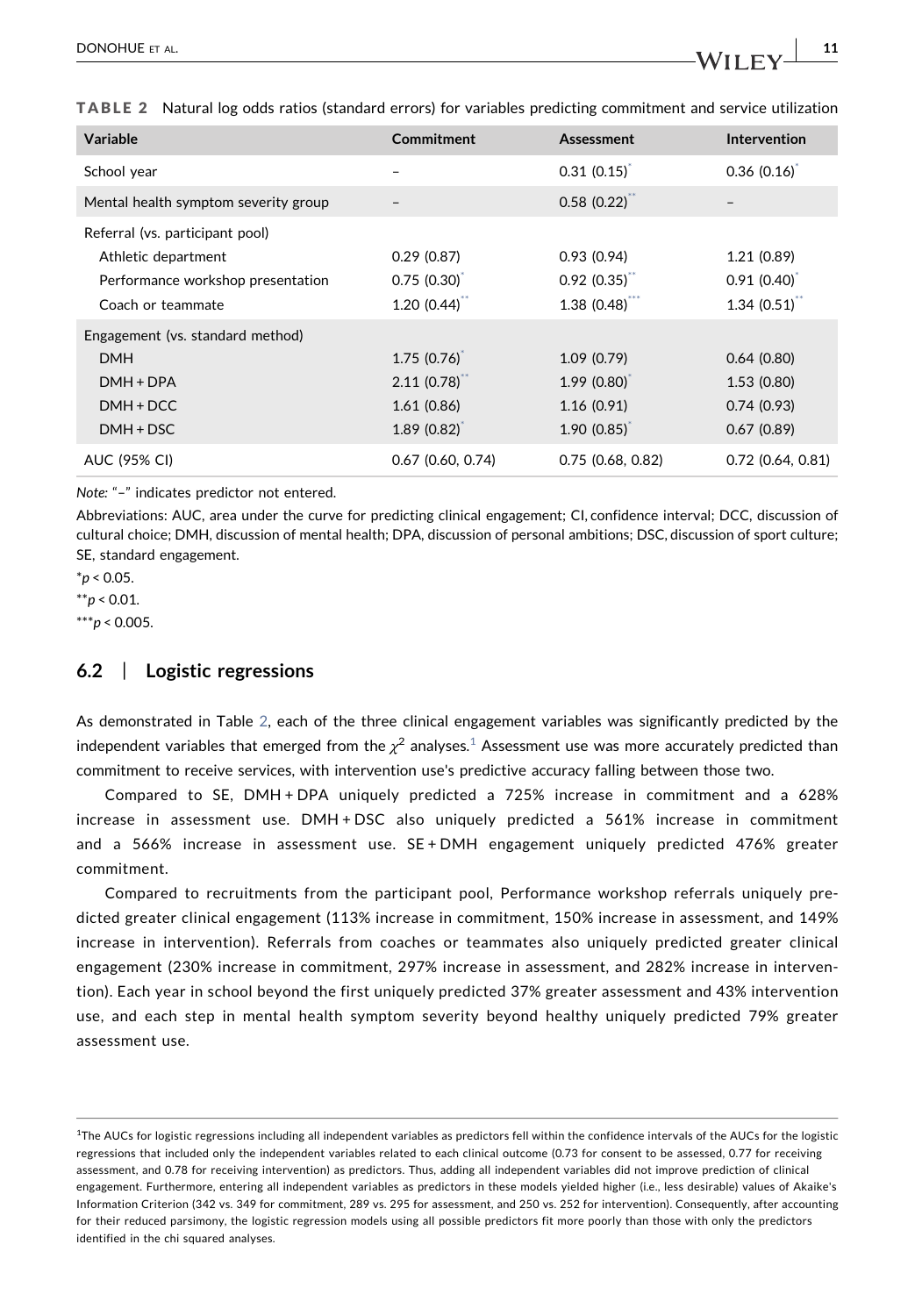# 7 | DISCUSSION

The current study used a multiphase longitudinal randomized controlled trial design to examine the influence various factors have on collegiate athletes' mental health service commitment and utilization. In support of the study hypotheses,  $\chi^2$  analyses revealed that class standing, mental health symptom severity, referral type, and type of engagement intervention were significantly related to at least one level of service utilization. Inconsistent with our study hypotheses, analyses showed gender, ethnicity/race, type of athlete, being in‐ or off‐season, and history of counseling evidenced no relation to mental health commitment or attendance.

Findings related to class standing were consistent with Masuda et al. [\(2012\)](#page-15-13) and Mendoza et al. [\(2015\)](#page-15-14), as results revealed fewer freshmen pursued psychological assessment and intervention, while more seniors attended intervention. This finding is concerning given that freshmen student‐athletes are at a greater risk for mental health symptomology when compared to their older teammates (Yang et al., [2007](#page-16-15)). Therefore, practitioners are encouraged to consider the wide‐scale implementation of evidence‐supported outreach programming to motivate freshmen student-athletes to participate in psychological treatment. We believe the implementation of costeffective mental health awareness programs that incorporate the internet (Gulliver et al., [2012a](#page-14-5); van Raalte et al., [2015](#page-16-16)) and video‐based technologies (Kern et al., [2017\)](#page-15-19) may be especially promising in this regard. Consistent with these efforts, formalized procedures have been disseminated to assist implementation of mental health screening procedures in NCAA athletes (Tomalski et al., [2019](#page-16-17)) and sport specific screens have been validated to accurately identify and predict appropriate mental healthcare referrals in collegiate (Donohue et al., [2019;](#page-14-17) Hussey et al., [2019](#page-15-20)) and professional athletes (Donohue et al., [2018b](#page-14-18); Rice et al., [2019\)](#page-16-18). This is important because the results suggest collegiate athletes who evidence relatively high mental health symptom severity may be particularly motivated to pursue psychological assessment; a finding that is consistent with previous studies involving collegiate students from the general population (American College Health Association, [2009;](#page-13-6) Blanco et al., [2008](#page-14-19); Eisenberg et al., [2011\)](#page-14-20).

Referrals from team‐based sport performance workshops and from coaches and teammates were associated with greater attendance across all levels of service. Moreover, logistic regression analyses indicated that referrals consequent to sport performance workshops and from teammates and coaches/athletic trainers uniquely predicted intervention attendance. These findings support the important role coaches, athletic trainers and teammates play in mental health engagement, which is consistent with past reports that coaches may act as "gatekeepers" to mental health treatment (Biggin et al., [2017\)](#page-13-4) and extends research that has determined trainers and parents are likely to facilitate mental health service utilization (Moreland et al., [2018](#page-15-4)). It should be emphasized, however, that some coaches underestimate the prevalence and seriousness of mental health concerns in studentathletes (Biggin et al., [2017\)](#page-13-4) and mental health concerns may be perceived negatively (Gulliver et al., [2012b](#page-14-11)). Therefore, it is important to educate and train coaches to be advocates in mental health awareness programs. van Raalte et al. ([2015](#page-16-16)) provide a template for the development of web-based awareness programs. Finally, sport performance workshop presentations (which were implemented within the context of teams and supported by coaches in the current study) yielded higher attendance than expected across all levels of service, suggesting sport performance professionals have a role in athletes' utilization of mental health programming (e.g., sport psychologists, certified mental performance consultants through the Association for Applied Sport Psychology).

Previous research suggests outreach programs for student‐athletes can increase awareness of the importance of mental health and reduce stigma associated with the pursuit of mental health intervention (Beauchemin, [2014](#page-13-7); Breslin et al., [2017\)](#page-14-6). The current data suggest DMH and either personal ambitions (SE + DSM + DPA) or DSC (SE + DSM + DSC) may have a direct benefit on psychological assessment utilization in collegiate athletes. These results are encouraging and consistent with previous studies reporting attitudinal benefits of mental health engagement interventions (Donohue et al., [2004;](#page-14-12) Donohue et al., [2016;](#page-14-13); Gulliver et al., [2012a\)](#page-14-5). However, continued engagement during assessment sessions may be needed to ensure student‐athletes receive interventions, as the unique effects of engagement strategy did not continue to receiving interventions. It is also important to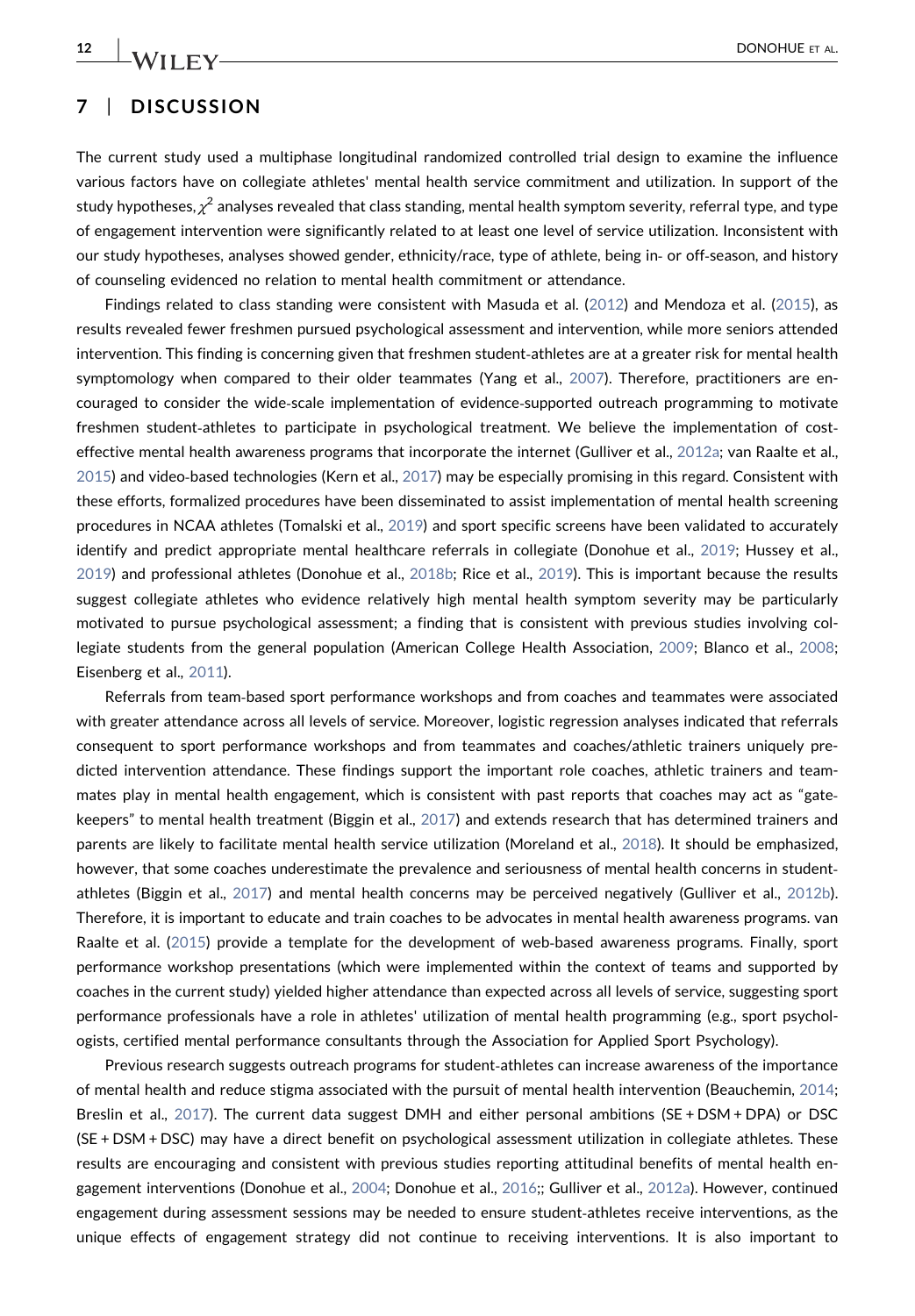emphasize that the methodology that was used to examine each pair of engagement interventions in experimental sequence was a study limitation, as the finish of phase II and III was not based on a priori decision making but rather convenience (i.e., end of semester and end of study, respectively) and our underlying practical motivation to incrementally improve engagement strategies. Moreover, the number of participants in each experimental phase varied, was relatively low, and participants in experimental conditions were combined across time points. Therefore, although the developed SE + DSM + DSC, and particularly the SE + DSM + DPA, engagements may offer promise in subsequent randomized controlled trials with sufficient power, the results must be interpreted with caution. To assist future studies, the current results provide preliminary service use estimates.

The current study did not identify service utilization differences with respect to gender, ethnicity, athlete type, and being in- or off-season. The absence of gender and ethnicity differences may be a result of efforts to destigmatize mental health interventions through the engagement process and adjusting intervention rationales to be specific to goal accomplishment, which is more consistent with sport culture and the results of Wrisberg et al. ([2009\)](#page-16-7). These investigators found ethnicity was unrelated to willingness to attend mental skills training, which may be perceived as less stigmatizing than mental health programming. This finding, if confirmed, provides additional support for the use of engagement strategies like those evaluated here, in overcoming some of the more common barriers to mental health service utilization that have been identified in the literature to date.

Regarding athlete type, studies of psychologically‐based service utilization have primarily included samples of elite athletes (Gulliver et al., [2012b;](#page-14-11) Maniar et al., [2001](#page-15-7); Watson, [2005](#page-16-5); Wrisberg et al., [2009\)](#page-16-7). Therefore, inclusion of NCAA, club and intramural athletes in the current study provides a unique comparison of athlete type in mental health service utilization that assists in generalization of results. The findings revealed athlete type was not associated with varying rates of participation in goal‐oriented psychological intervention that was designed to address both sport performance and mental health. This finding is encouraging because it suggests sport‐specific psychologically based intervention is potentially relevant to (or desired by) all collegiate athlete populations, better assisting generalization of study results to other nations and potentially supporting sport‐specific psychological interventions as a mental health enhancement alternative for both elite and nonelite athletes.

Other investigators have hypothesized that when student‐athletes are in‐season, they may be less likely to attend psychological treatments due to increased time demands (Etzel et al., [1991](#page-14-8)). However, data from the current study demonstrate time of season (i.e., being in‐ or off‐season) is unrelated to service utilization. Some participants in the current study informally reported that they experience increased stress during the on‐season, which may increase perceptions of need for goal-oriented intervention. Nevertheless, because their schedules are noticeably busier during the on‐season (The National Collegiate Athletic Association, [2009](#page-16-9)) it may be particularly difficult for collegiate athletes to pursue psychological intervention during this time. On the other hand, off‐season athletes have more time to attend psychological intervention, but may be less likely to pursue intervention during this time due to relatively lower stress levels (e.g., less participation in competitive sport activities, more time available for coursework). Future research is needed to determine if these assumptions are valid.

Studies have indicated that previous experience in psychologically‐based interventions that are focused on sport performance have been shown to positively impact collegiate athletes' attitudes towards these services in the future (Anderson et al., [2004;](#page-13-1) Gulliver et al., [2012a](#page-14-5); Wrisberg et al., [2009\)](#page-16-7). The current study results add to this body of literature suggesting a history of mental health service utilization may be unrelated to participation in the examined psychological interventions. It is important to interpret the latter findings within study context, however. For instance, all participants received very detailed rationales for the interventions, including interactive engagement interviews that may have alleviated concerns that are often present when considering mental health services. To some extent these interventions may have compensated for a lack of therapeutic experience (i.e., those without previous mental health experience may have been able to appreciate or envision programming in a non‐stigmatizing context). Moreover, confounding variables, such as underlying motivation for services, are likely to vary across studies and across time. Indeed, the current study occurred in three phases across several years. Therefore, it is possible inherent unexamined changes occurred over the years that may have at least partially influenced study findings. Future studies of mental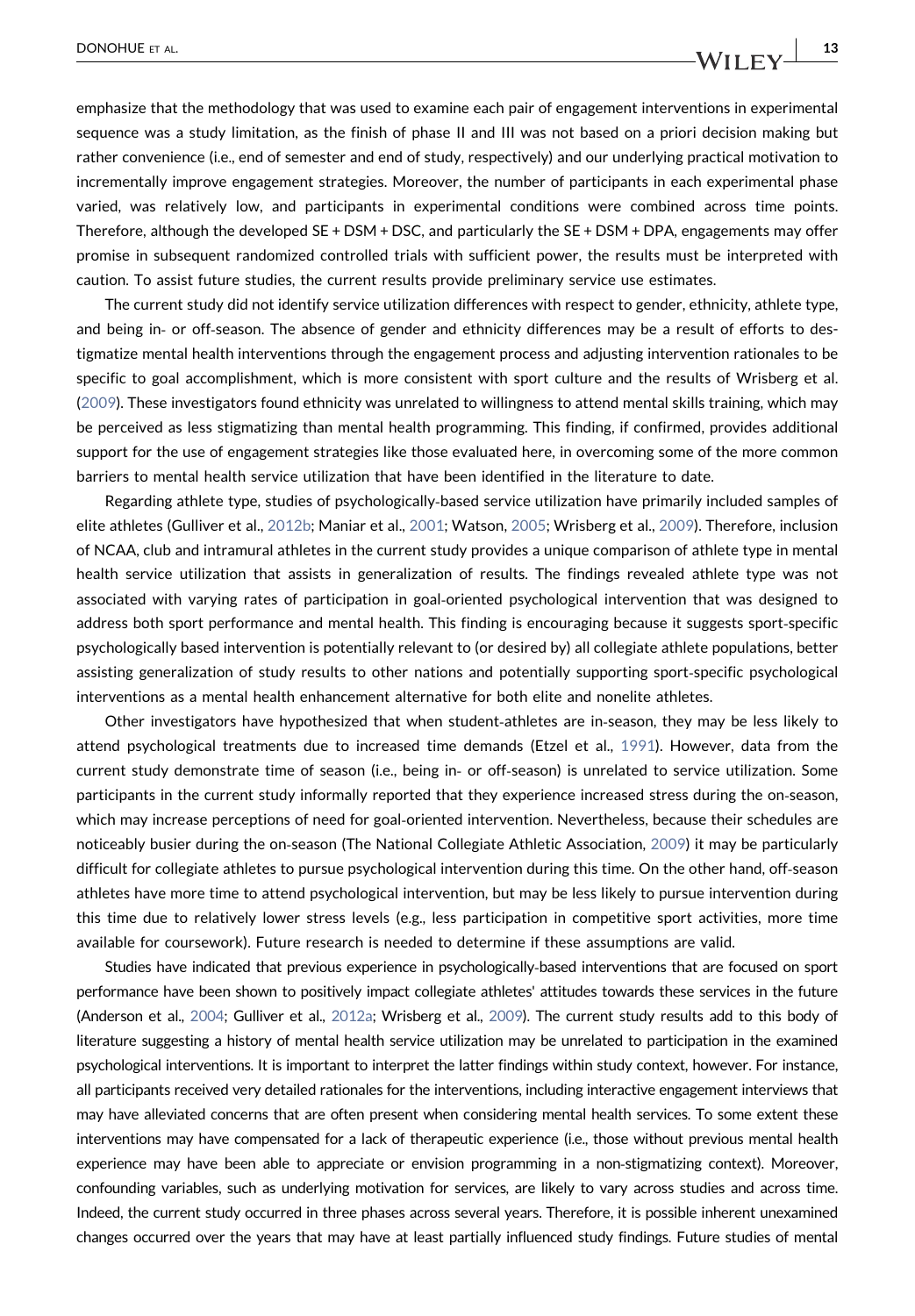health service utilization will need to examine both participation and underlying attitudes for service provision, which was a limitation in the current study.

The current study incorporated novel referral systems, such as those originating from class presentations and opportunities to receive course credit. Indeed, a variety of referral systems were examined, with athletes in each of these systems evidencing their own unique motives for pursuing goal‐oriented services. Formal comparisons of the various referral systems permitted an assessment of their potential pros and cons. For instance, the aforementioned novel referral systems provided opportunities to economically speak to a relatively large audience of athletes, potentially decreasing stigma in their pursuit of mental health care and providing opportunities for some athletes to participate in programming that may have otherwise been perceived to be unavailable. However, these referrals were less efficient as compared with some of the more traditional referrals (i.e., from coaches and teammates, subsequent to sport performance workshops). These results have implications for mental health awareness programs, such as Athletes Connected (Kern et al., [2017\)](#page-15-19).

In summary, the results of this study assist development and substantiation of methods of preparing and potentially enhancing mental health service utilization in collegiate athletes, both at the systemic and clinical level. The results support implementation of intervention programs that are focused on encouraging athletic administrators, coaches and teammates to make appropriate referrals to mental health services (van Raalte et al., [2015\)](#page-16-16) and implementation of mental health screens in collegiate athlete populations, particularly during the freshman year. Moreover, the current findings provide preliminary data that strategic referrals consequent to team‐based performance workshops, discussing elevations in mental health symptomology after administration of mental health screens, and engagement interventions that stress DMH and personal ambitions are promising in collegiate athletes' utilization of psychological services. Future controlled studies involving collegiate athletes will need to replicate these results in other mental health programs.

#### ACKNOWLEDGMENT

This study was supported by a grant from the National Institutes of Health (NIDA1R01 DA031828).

#### **ORCID**

Brad Donohue  $\blacksquare$  <http://orcid.org/0000-0003-1261-0749> Elena Gavrilova  $\bullet$  <http://orcid.org/0000-0002-6317-7554> Stephen D. Benning **D** <http://orcid.org/0000-0002-0955-1592>

#### REFERENCES

- <span id="page-13-6"></span>American College Health Association. (2009). National College Health Assessment Spring 2008 reference group data report (Abridged). Journal of American College Health, 57(5), 477–488. <https://doi.org/10.3200/JACH.57.5.477-488>
- <span id="page-13-1"></span>Anderson, A. G., Hodge, K. P., Lavallee, D., & Martin, S. B. (2004). New Zealand athletes' attitudes towards seeking sport psychology consultation. The New Zealand Journal of Psychology, 33(3), 129–136.
- <span id="page-13-0"></span>Barnard, J. D. (2016). Student‐athletes' perceptions of mental illness and attitudes toward help‐seeking. Journal of College Student Psychotherapy, 30(3), 161–175. <https://doi.org/10.1080/87568225.2016.1177421>
- <span id="page-13-2"></span>Beamon, K. (2014). Racism and stereotyping on campus: Experiences of African American male student-athletes. Journal of Negro Education, 83(2), 121–134.
- <span id="page-13-7"></span>Beauchemin, J. (2014). College student‐athlete wellness: An integrative outreach model. College Student Journal, 48(2), 268–280.
- <span id="page-13-5"></span>Benjamini, Y., & Hochberg, Y. (1995). Controlling the false discovery rate: A practical and powerful approach to multiple testing. Journal of the Royal Statistical Society, 57(1), 289-300. <https://doi.org/10.1111/j.2517-6161.1995.tb02031.x>
- <span id="page-13-3"></span>Benton, S. A., Robertson, J. M., Tseng, W. C., Newton, F. B., & Benton, S. L. (2003). Changes in counseling center client problems across 13 years. Professional Psychology: Research and Practice, 34(1), 66–72. [https://doi.org/10.1037/0735-](https://doi.org/10.1037/0735-7028.34.1.66) [7028.34.1.66](https://doi.org/10.1037/0735-7028.34.1.66)
- <span id="page-13-4"></span>Biggin, I. J., Burns, J. H., & Uphill, M. (2017). An investigation of athletes' and coaches' perceptions of mental ill‐health in elite athletes. Journal of Clinical Sport Psychology, 11(2), 126-147. <https://doi.org/10.1123/jcsp.2016-0017>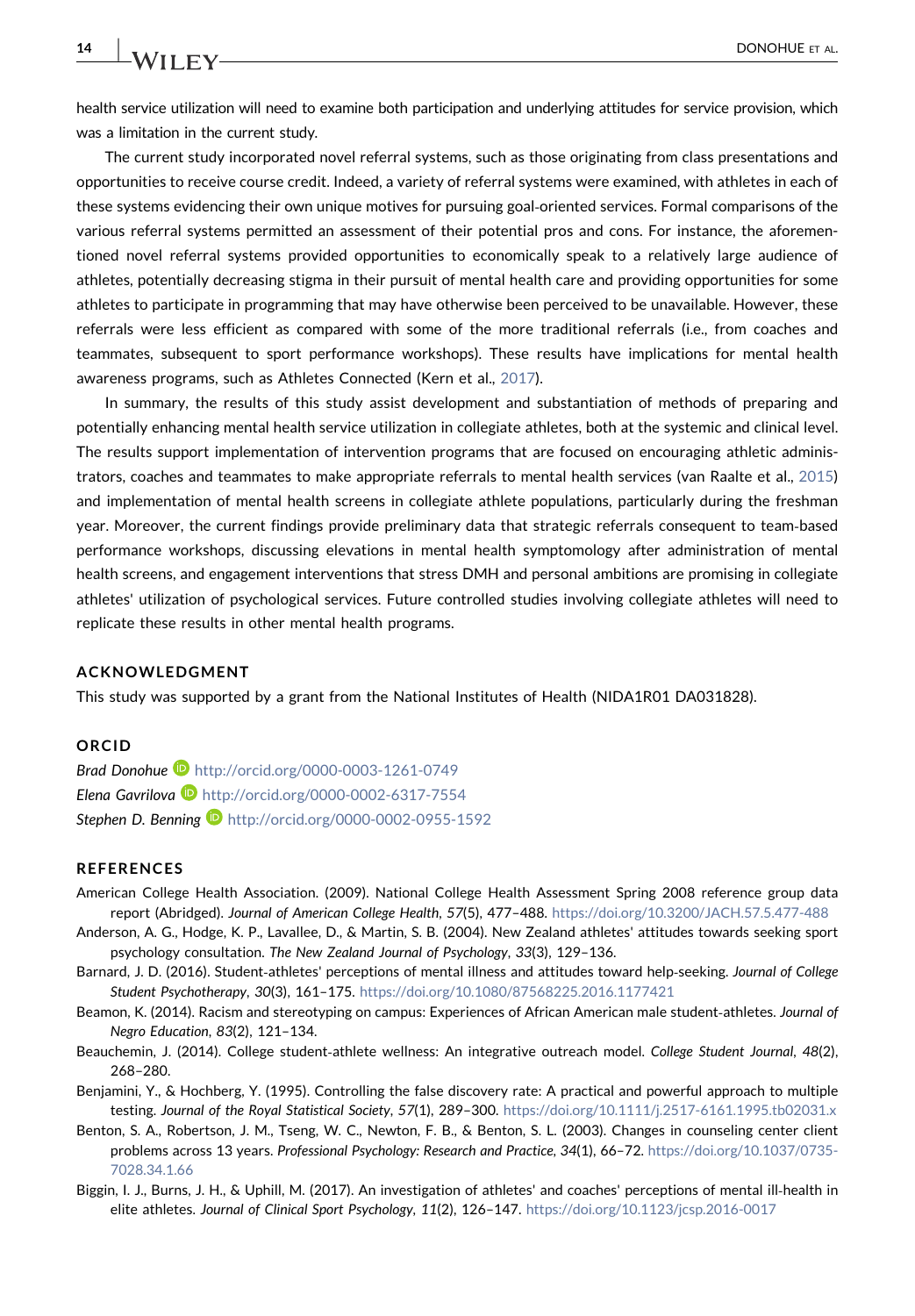- <span id="page-14-19"></span>Blanco, C., Okuda, M., Wright, C., Hasin, D. S., Grant, B. F., Liu, S., & Olfson, M. (2008). Mental health of college students and their non‐college‐ attending peers: Results from the national epidemiologic study on alcohol and related conditions. Archives of General Psychiatry, 65(12), 1429–1437. <https://doi.org/10.1001/archpsyc.65.12.1429>
- <span id="page-14-6"></span>Breslin, G., Shannon, S., Haughey, T., Donnelly, P., & Leavey, G. (2017). A systematic review of interventions to increase awareness of mental health and well‐being in athletes, coaches and officials. Systematic Reviews, 6(1), 177. [https://doi.](https://doi.org/10.1186/s13643-017-0568-6) [org/10.1186/s13643-017-0568-6](https://doi.org/10.1186/s13643-017-0568-6)
- <span id="page-14-4"></span>Brown, G. T., Hainline, B., Kroshus, E., & Wilfert, M. (2014). Mind, body and sport: understanding and supporting student‐ athlete mental wellness. NCAA. Retrieved from. [http://ualbanysports.com.s3.amazonaws.com/documents/2019/12/](http://ualbanysports.com.s3.amazonaws.com/documents/2019/12/11/614039.pdf) [11/614039.pdf](http://ualbanysports.com.s3.amazonaws.com/documents/2019/12/11/614039.pdf)
- <span id="page-14-7"></span>Center for Collegiate Mental Health. (2018). 2017 Annual report. (Publication no. STA 18‐166). Retrieved from [https://files.](https://files.eric.ed.gov/fulltext/ED586224.pdf) [eric.ed.gov/fulltext/ED586224.pdf](https://files.eric.ed.gov/fulltext/ED586224.pdf)
- <span id="page-14-16"></span>Derogatis, L. R. (1994). Scl‐90‐r: Administration, scoring, and procedures manual. National Computer Systems.
- <span id="page-14-14"></span>Derogatis, L. R., Rickels, K., & Rock, A. (1976). The SCL–90 and the MMPI: A step in the validation of a new self‐report scale. British Journal of Psychiatry, 128, 280–289. <https://doi.org/10.1192/bjp.128.3.280>
- <span id="page-14-12"></span>Donohue, B., Dickens, Y., Lancer, K., Covassin, T., Hash, A., Miller, A., & Genet, J. (2004). Improving athletes' perspectives of sport psychology consultation: A controlled evaluation of two interview methods. Behavior Modification, 28, 181–193.
- Donohue, B., Chow, G. M., Pitts, M., Loughran, T., Schubert, K. N., Gavrilova, Y., & Allen, D. N. (2015). Piloting a family‐ supported approach to concurrently optimize mental health and sport performance in athletes. Clinical Case Studies, 14(3), 159–177. <https://doi.org/10.1177/1534650114548311>
- <span id="page-14-13"></span>Donohue, B., Dowd, A., Philips, C., Plant, C. P., Loughran, T., & Gavrilova, Y. (2016). Controlled evaluation of a method to assist recruitment of participants into treatment outcome research and engage student‐athletes into substance abuse intervention. Journal of Clinical Sport Psychology, 10(4), 272–288. <https://doi.org/10.1123/jcsp.2015-0022>
- <span id="page-14-17"></span>Donohue, B., Galante, M., Maietta, J., Lee, B., Paul, N., Perry, J. E., Corey, A., & Allen, D. N. (2019). Empirical development of a screening method to assist mental health referrals in collegiate athletes. Journal of Clinical Sport Psychology, 13(4), 561–579. <https://doi.org/10.1123/jcsp.2018-0070>
- <span id="page-14-18"></span>Donohue, B., Gavrilova, Y., Galante, M., Burnstein, B., Aubertin, P., Gavrilova, E., Funk, A., Light, A., & Benning, S. D. (2018b). Empirical development of a screening method for mental, social, and physical wellness in amateur and professional circus artists. Psychology of Aesthetics, Creativity, and the Arts, 14(3), 313–324. <https://doi.org/10.1037/aca0000199>
- <span id="page-14-1"></span>Donohue, B., Gavrilova, Y., Galante, M., Gavrilova, E., Loughran, T., Scott, J., Chow, G., Plant, C., & Allen, D. N. (2018a). Controlled evaluation of an optimization approach to mental health and sport performance. Journal of Clinical Sport Psychology, 12(2), 234–267. <https://doi.org/10.1123/jcsp.2017-0054>
- <span id="page-14-15"></span>Donohue, B., Strada, M. J., Rosales, R., Taylor‐Caldwell, A., Hise, D., Ahman, S., Lefforge, N., Kopof, M., Devore, G., Soares, B., Radkovich, B., & Laina, R. (2006). The semistructured interview for consideration of ethnic culture in therapy scale: Initial psychometric and outcome support. Behavior Modification, 30(6), 867-891. [https://doi.org/10.](https://doi.org/10.1177/0145445505276096) [1177/0145445505276096](https://doi.org/10.1177/0145445505276096)
- <span id="page-14-0"></span>Dugan, J. P., Torrez, M. A., & Turman, N. T. (2014). Leadership in intramural sports and club sports: Examining influences to enhance educational impact. NIRSA.
- <span id="page-14-20"></span>Eisenberg, D., Hunt, J., Speer, N., & Zivin, K. (2011). Mental health service utilization among college students in the United States. The Journal of Nervous and Mental Disease, 199(5), 301–308. <https://doi.org/10.1097/nmd.0b013e3182175123>
- <span id="page-14-10"></span>Erdur‐Baker, O., Aberson, C. L., Barrow, J. C., & Draper, M. R. (2006). Nature and severity of college students' psychological concerns: A comparison of clinical and nonclinical national samples. Professional Psychology: Research and Practice, 37(3), 317–323. <https://doi.org/10.1037/0735-7028.37.3.317>
- <span id="page-14-8"></span>Etzel, E. F., Ferrante, A. P. & Pinkney, J. W., (Eds.). (1991). Counseling college student athletes: Issues and interventions. Fitness Information Technology.
- <span id="page-14-9"></span>Gallagher, R. P. (2015). National survey of college counseling centers 2014. Retrieved from [http://d-scholarship.pitt.edu/](http://d-scholarship.pitt.edu/28178/1/survey_2014.pdf) [28178/1/survey\\_2014.pdf](http://d-scholarship.pitt.edu/28178/1/survey_2014.pdf)
- <span id="page-14-2"></span>Gorczynski, P., Coyle, M., & Gibson, K. (2017). Depressive symptoms in high‐performance athletes and non‐athletes: A comparative meta-analysis. British Journal of Sports Medicine, 51(18), 1348-1354. [https://doi.org/10.1136/bjsports-](https://doi.org/10.1136/bjsports-2016-096455)[2016-096455](https://doi.org/10.1136/bjsports-2016-096455)
- <span id="page-14-11"></span>Gulliver, A., Griffiths, K. M., & Christensen, H. (2012b). Barriers and facilitators to mental health help‐seeking for young elite athletes: A qualitative study. BMC Psychiatry, 12(1), 157–170. <https://doi.org/10.1186/1471-244X-12-157>
- <span id="page-14-5"></span>Gulliver, A., Griffiths, K. M., Christensen, H., Mackinnon, A., Calear, A. L., Parsons, A., Bennett, K., Batterham, P. J., & Stanimirovic, R. (2012a). Internet‐based interventions to promote mental health help‐seeking in elite athletes: An exploratory randomized controlled trial. Journal of Medical Internet Research, 14(3), 120–137. <https://doi.org/10.2196/jmir.1864>
- <span id="page-14-3"></span>Gulliver, A., Griffiths, K. M., Mackinnon, A., Batterham, P. J., & Stanimirovic, R. (2015). The mental health of Australian elite athletes. Journal of Science & Medicine in Sport, 18, 255–261. <https://doi.org/10.1016/j.jsams.2014.04.006>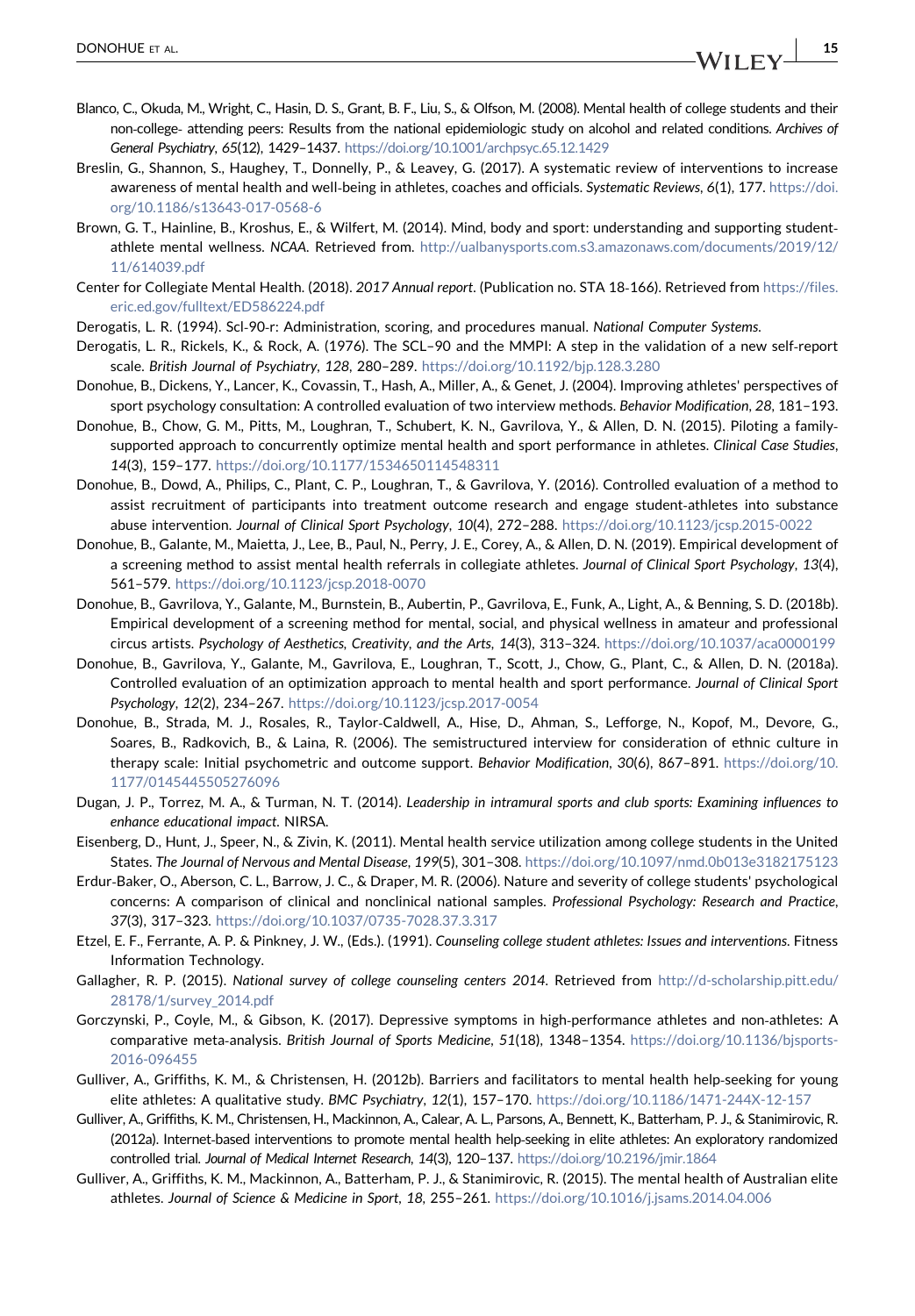# 16 | **IA/II EX/ ICAL CONOHUE** ET AL.

- <span id="page-15-18"></span>Horowitz, L. M., Rosenberg, S. E., Baer, B. A., Ureno, G., & Villasenor, V. S. (1988). Inventory of interpersonal problems: Psychometric properties and clinical applications. Journal of Consulting & Clinical Psychology, 56, 885-892. [https://doi.](https://doi.org/10.1037/0022-006x.56.6.885) [org/10.1037/0022-006x.56.6.885](https://doi.org/10.1037/0022-006x.56.6.885)
- <span id="page-15-16"></span>Hunt, J., & Eisenberg, D. (2010). Mental health problems and help-seeking behavior among college students. Journal of Adolescent Health, 46(1), 3–10. <https://doi.org/10.1016/j.jadohealth.2009.08.008>
- <span id="page-15-20"></span>Hussey, J., Donohue, B., Barchard, K., & Allen, D. N. (2019). Family contributions to sport performance and their utility in predicting appropriate referrals to mental health optimization programs. European Journal of Sport Science, 19(7), 972–982. <https://doi.org/10.1080/17461391.2019.1574906>
- <span id="page-15-19"></span>Kern, A., Heininger, W., Klueh, E., Salazar, S., Hansen, B., Meyer, T., & Eisenberg, D. (2017). Athletes connected: Results from a pilot project to address knowledge and attitudes about mental health among college student-athletes. Journal of Clinical Sport Psychology, 11, 324–336. <https://doi.org/10.1123/JCSP.2016-0028>
- <span id="page-15-11"></span>Kontos, A. P., & Breland‐Noble, A. M. (2002). Racial/ethnic diversity in applied sport psychology: A multicultural introduction to working with athletes of color. The Sport Psychologist, 16(3), 296–315. <https://doi.org/10.1123/tsp.16.3.296>
- <span id="page-15-15"></span>Lopez, R. L., & Levy, J. J. (2013). Student athletes' perceived barriers to and preferences for seeking counseling. Journal of College Counseling, 16(1), 19–31. <https://doi.org/10.1002/j.2161-1882.2013.00024.x>
- <span id="page-15-12"></span>Lubker, J. R., Visek, A. J., Geer, J. R., & Watson, J. C., II (2008). Characteristics of an effective sport psychology consultant: Perspectives from athletes and consultants. Journal of Sport Behavior, 31(2), 147. Retrieved from. [https://search.proquest.](https://search.proquest.com/openview/6306b713e8ce988b84a2096a0d4fd25d/1?pq-origsite=gscholar%26cbl=30153) [com/openview/6306b713e8ce988b84a2096a0d4fd25d/1?pq-origsite=gscholar%26cbl=30153](https://search.proquest.com/openview/6306b713e8ce988b84a2096a0d4fd25d/1?pq-origsite=gscholar%26cbl=30153)
- <span id="page-15-7"></span>Maniar, S. D., Curry, L. A., Sommers‐Flanagan, J., & Walsh, J. A. (2001). Student–athlete preferences in seeking help when confronted with sport performance problems. The Sport Psychologist, 15(2), 205–223. [https://doi.org/10.1123/tsp.15.](https://doi.org/10.1123/tsp.15.2.205) [2.205](https://doi.org/10.1123/tsp.15.2.205)
- <span id="page-15-3"></span>Martens, M. P., Dams‐O'Connor, K., & Beck, N. C. (2006). A systematic review of college student‐athlete drinking: Prevalence rates, sport-related factors, and interventions. Journal of Substance Abuse Treatment, 31(3), 305-316. <https://doi.org/10.1016/j.jsat.2006.05.020>
- <span id="page-15-10"></span>Martin, S. B. (2005). High school and college athletes' attitudes toward sport psychology consulting. Journal of Applied Sport Psychology, 17(2), 127–139. <https://doi.org/10.1080/10413200590932434>
- <span id="page-15-9"></span>Martin, S. B., Akers, A., Jackson, A. W., Wrisberg, C. A., Nelson, L., Leslie, P. J., & Leidig, L. (2001). Male and female athletes' and nonathletes' expectations about sport psychology consulting. Journal of Applied Sport Psychology, 13(1), 18–39. <https://doi.org/10.1080/10413200109339002>
- <span id="page-15-8"></span>Martin, S. B., Wrisberg, C. A., Beitel, P. A., & Lounsbury, J. (1997). NCAA Division I athletes' psychological skills and attitudes toward seeking sport psychology consultation: The development of an objective instrument. The Sport Psychologist, 11, 201–218. <https://doi.org/10.1123/tsp.11.2.201>
- <span id="page-15-13"></span>Masuda, A., Anderson, P. L., & Edmonds, J. (2012). Help‐seeking attitudes, mental health stigma, and self‐concealment among African American college students. Journal of Black Studies, 43(7), 773–786. [https://doi.org/10.1177/](https://doi.org/10.1177/0021934712445806) [0021934712445806](https://doi.org/10.1177/0021934712445806)
- <span id="page-15-17"></span>Mazzer, K. R., & Rickwood, D. J. (2009). Community gatekeepers' advice to young people to seek help from mental health professionals: Youth workers and sport coaches. International Journal of Mental Health Promotion, 11(2), 13–23. <https://doi.org/10.1080/14623730.2009.9721783>
- <span id="page-15-14"></span>Mendoza, H., Masuda, A., & Swartout, K. M. (2015). Mental health stigma and self‐concealment as predictors of help‐ seeking attitudes among Latina/o college students in the United States. International Journal for the Advancement of Counselling, 37(3), 207–222. <https://doi.org/10.1007/s10447-015-9237-4>
- <span id="page-15-4"></span>Moreland, J. J., Coxe, K. A., & Yang, J. (2018). Collegiate athletes' mental health services utilization: A systematic review of conceptualizations, operationalizations, facilitators, and barriers. Journal of Sport and Health Science, 7(1), 58–69. <https://doi.org/10.1016/j.jshs.2017.04.009>
- <span id="page-15-0"></span>National Association of Intercollegiate Athletics. (2017). About the NAIA. Retrieved from [http://www.naia.org/ViewArticle.](http://www.naia.org/ViewArticle.dbml?DB_OEM_ID=27900%26ATCLID=205323019) [dbml?DB\\_OEM\\_ID=27900%26ATCLID=205323019](http://www.naia.org/ViewArticle.dbml?DB_OEM_ID=27900%26ATCLID=205323019)
- <span id="page-15-1"></span>National Collegiate Athletic Association. (2016). National Collegiate Athletic Association sports sponsorship and participation rates report 1981-82 to 2015-16. Retrieved from <http://www.ncaapublications.com/productdownloads/PR1516.pdf>
- <span id="page-15-2"></span>National Intramural and Recreational Sports Association. (2015). Leaders in collegiate recreation. Retrieved from [https://](https://nirsa.net/nirsa/) [nirsa.net/nirsa/](https://nirsa.net/nirsa/)
- <span id="page-15-5"></span>NCAA Sport Science Institute and the NCAA. (2016). Mental health best practices: Interassociation consensus document best practices for understanding and supporting student-athlete mental wellness. Retrieved from [https://ncaaorg.s3.](https://ncaaorg.s3.amazonaws.com/ssi/mental/SSI_MentalHealthBestPractices.pdf) [amazonaws.com/ssi/mental/SSI\\_MentalHealthBestPractices.pdf](https://ncaaorg.s3.amazonaws.com/ssi/mental/SSI_MentalHealthBestPractices.pdf)
- <span id="page-15-6"></span>Neal, T. L., Diamond, A. B., Goldman, S., Liedtka, K. D., Mathis, K., Morse, E. D., Putukian, M., Quandt, E., Ritter, S., Sullivan, J. P., & Welzant, V. (2015). Interassociation recommendations for developing a plan to recognize and refer student-athletes with psychological concerns at the secondary school level: A consensus statement. Journal of athletic training, 50(3), 231–249. <https://doi.org/10.4085/1062-6050-50.3.03>